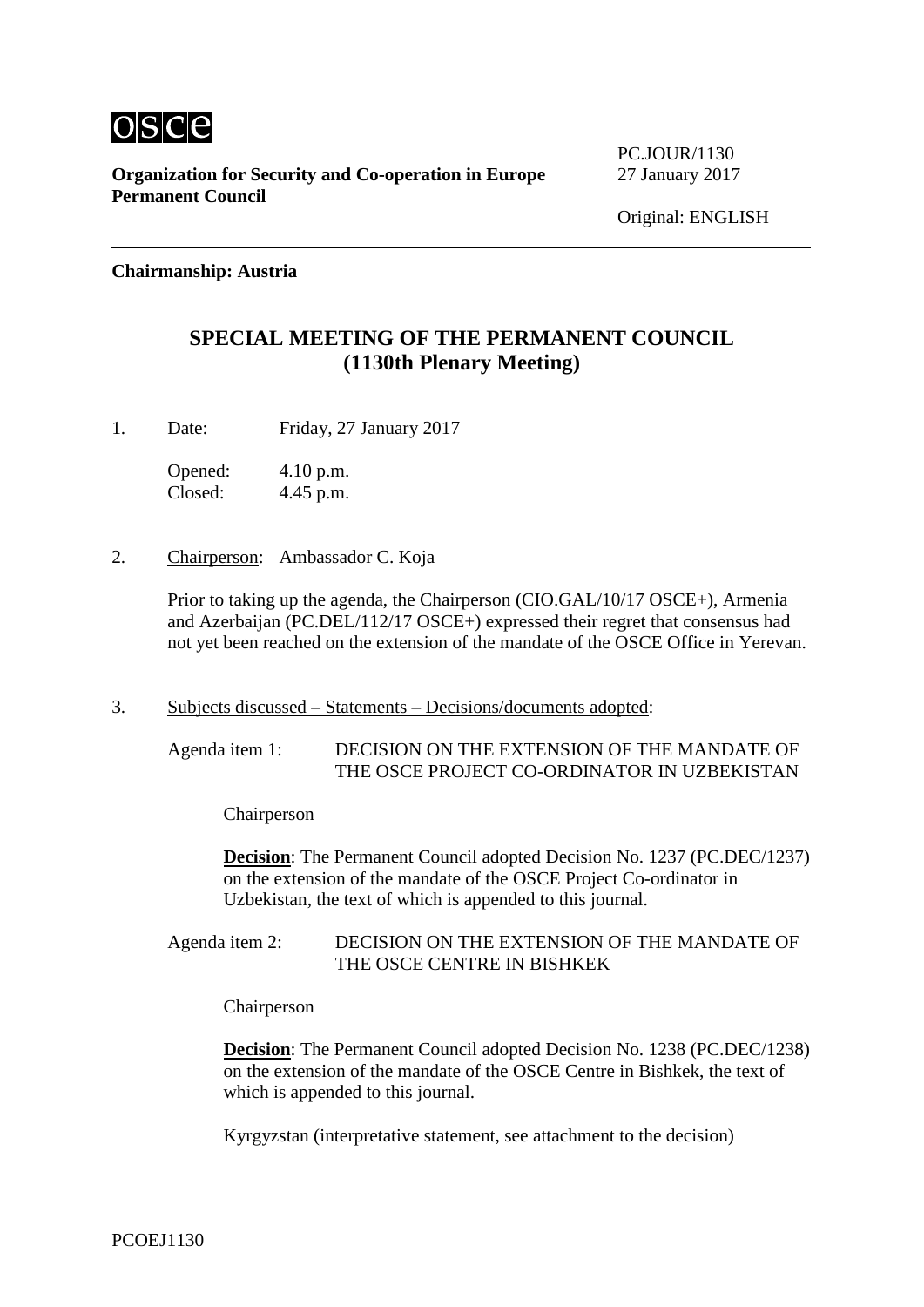#### Agenda item 3: DECISION ON THE EXTENSION OF THE DEPLOYMENT OF OSCE OBSERVERS TO TWO RUSSIAN CHECKPOINTS ON THE RUSSIAN-UKRAINIAN BORDER

Chairperson

**Decision**: The Permanent Council adopted Decision No. 1239 (PC.DEC/1239) on the extension of the deployment of OSCE observers to two Russian checkpoints on the Russian-Ukrainian border, the text of which is appended to this journal.

Ukraine (interpretative statement, see attachment 1 to the decision), United States of America (interpretative statement, see attachment 2 to the decision), Russian Federation (interpretative statement, see attachment 3 to the decision), Malta-European Union (with the candidate countries Albania, the former Yugoslav Republic of Macedonia and Montenegro; the country of the Stabilisation and Association Process and potential candidate country Bosnia and Herzegovina; the European Free Trade Association countries Iceland and Norway, members of the European Economic Area; as well as Georgia, Moldova and San Marino, in alignment) (interpretative statement, see attachment 4 to the decision)

#### Agenda item 4: DECISION ON THE REVISION OF THE 2016 UNIFIED **BUDGET**

Chairperson

**Decision**: The Permanent Council adopted Decision No. 1240 (PC.DEC/1240) on the revision of the 2016 Unified Budget, the text of which is appended to this journal.

Agenda item 5: REVIEW OF CURRENT ISSUES

None

Agenda item 6: ANY OTHER BUSINESS

*Lack of consensus on the draft decision on the extension of the mandate of the OSCE Office in Yerevan and on the draft decision on the extension of the mandate of the OSCE Office in Tajikistan*: Malta-European Union, United States of America (PC.DEL/117/17), Russian Federation, Canada, Switzerland, Chairperson (CIO.GAL/13/17 OSCE+)

4. Next meeting:

Tuesday, 31 January 2017, at 4 p.m., in the Neuer Saal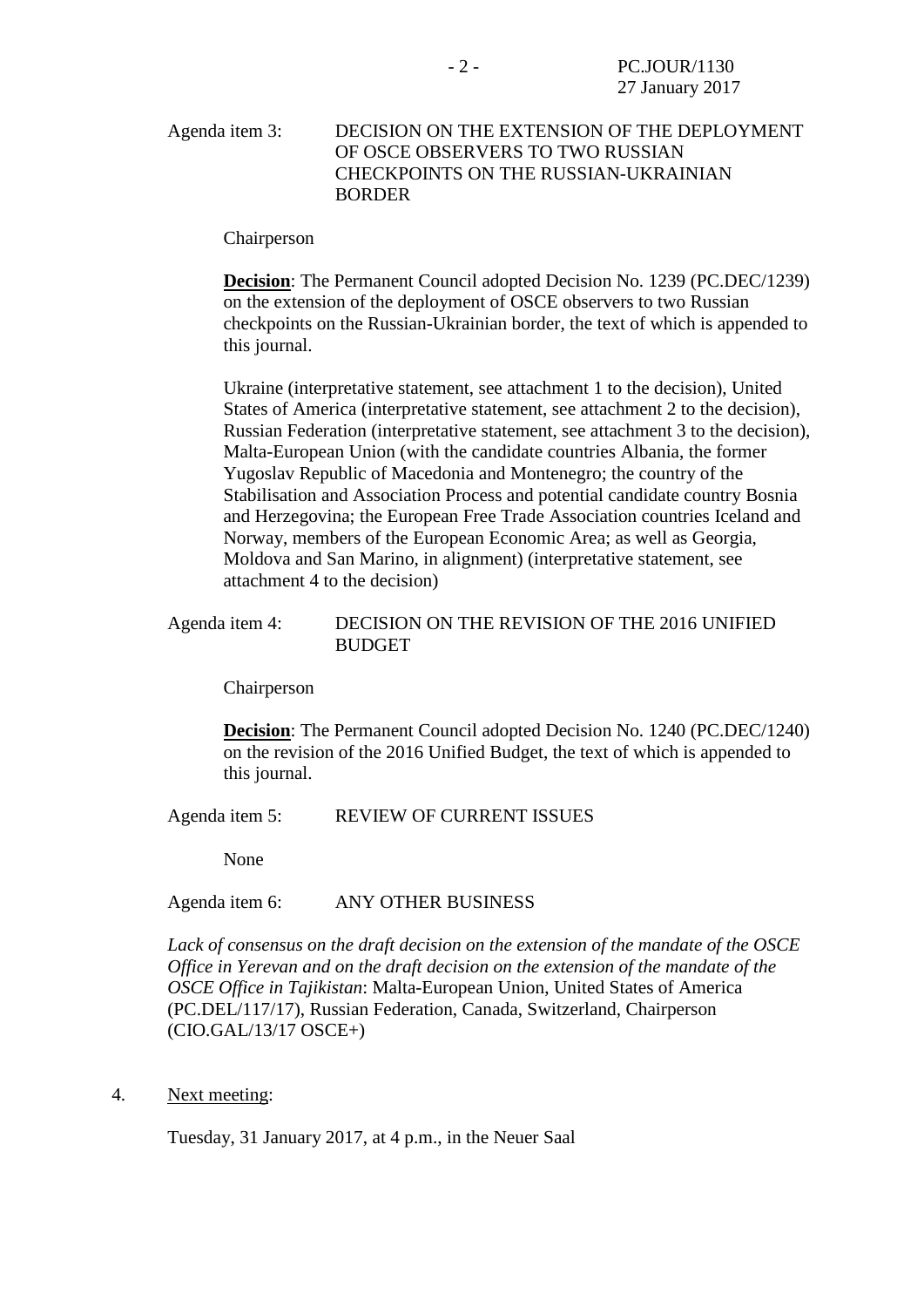

PC.DEC/1237

Original: ENGLISH

**1130th Plenary Meeting** PC Journal No. 1130, Agenda item 1

## **DECISION No. 1237 EXTENSION OF THE MANDATE OF THE OSCE PROJECT CO-ORDINATOR IN UZBEKISTAN**

The Permanent Council,

Decides to extend the mandate of the OSCE Project Co-ordinator in Uzbekistan until 31 December 2017.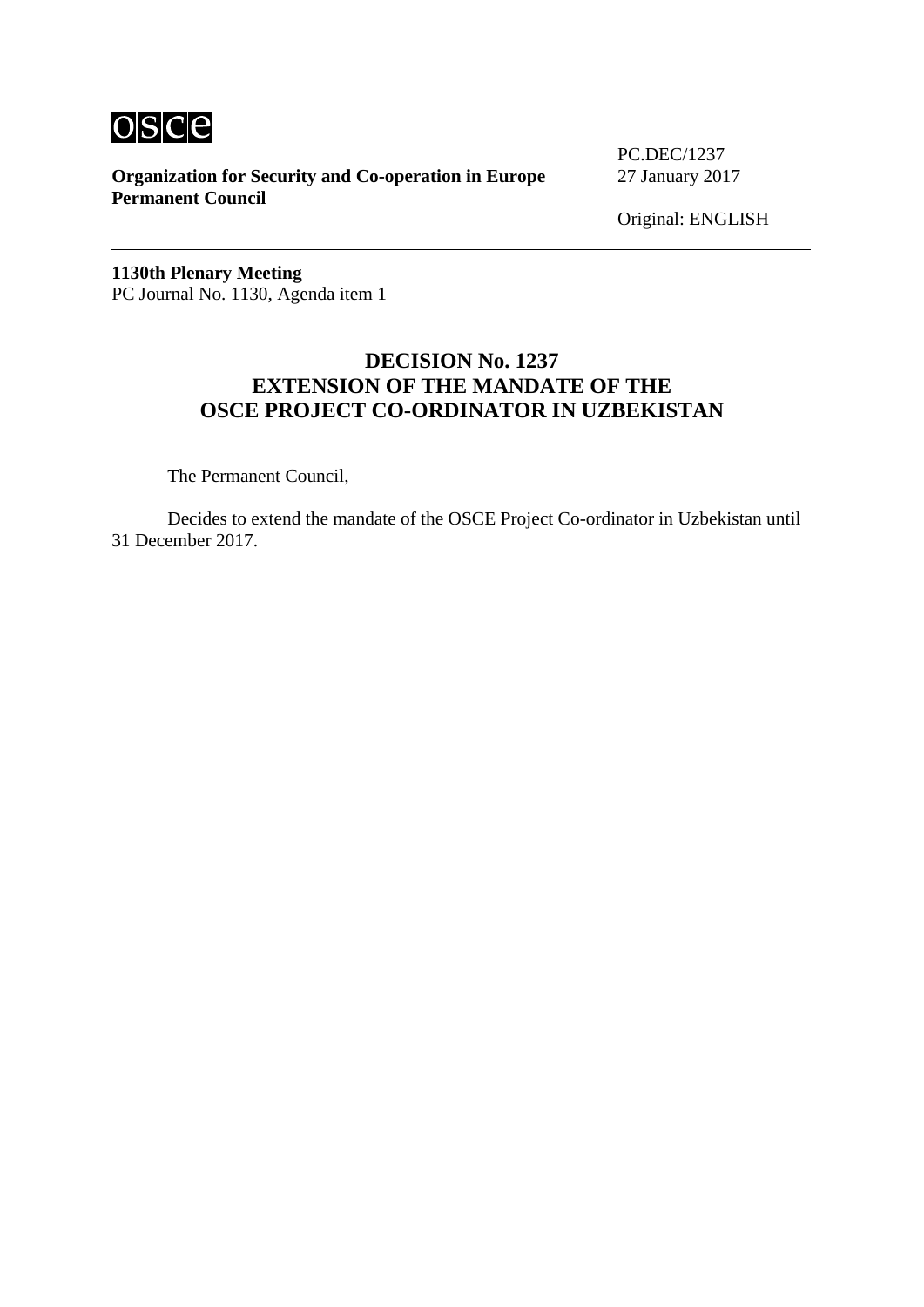

PC.DEC/1238

Original: ENGLISH

**1130th Plenary Meeting** PC Journal No. 1130, Agenda item 2

## **DECISION No. 1238 EXTENSION OF THE MANDATE OF THE OSCE CENTRE IN BISHKEK**

The Permanent Council,

Decides:

1. To extend the mandate of the OSCE Centre in Bishkek until 30 April 2017;

2. To rename the "OSCE Centre in Bishkek" to "OSCE Programme Office in Bishkek" starting from 1 May 2017;

3. The new mandate for the "OSCE Programme Office in Bishkek" will be negotiated, to enter into force as of 1 May 2017.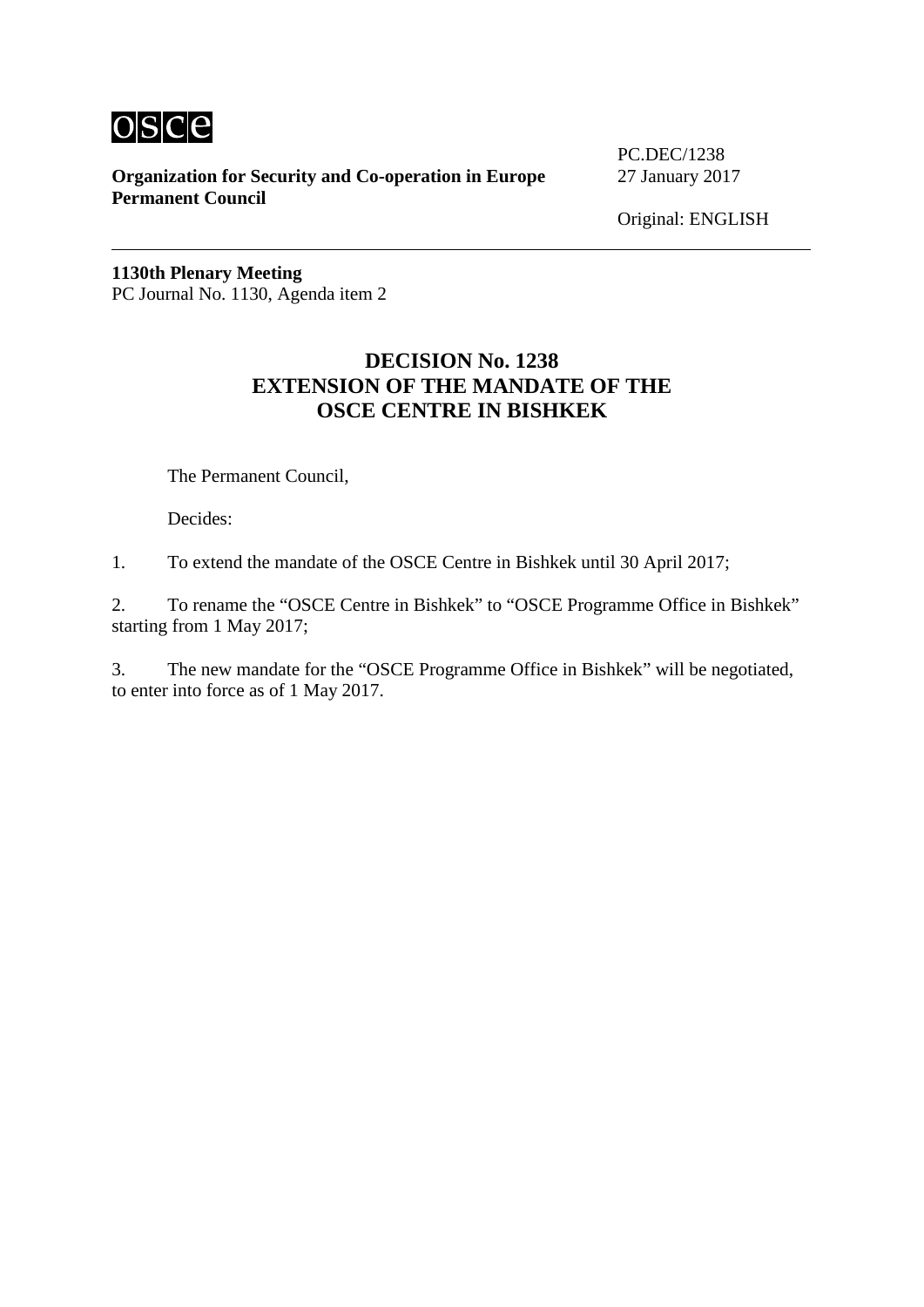ENGLISH Original: RUSSIAN

# **INTERPRETATIVE STATEMENT UNDER PARAGRAPH IV.1(A)6 OF THE RULES OF PROCEDURE OF THE ORGANIZATION FOR SECURITY AND CO-OPERATION IN EUROPE**

By the delegation of Kyrgyzstan:

"Kyrgyzstan has joined the consensus regarding the Permanent Council decision on the extension of the mandate of the OSCE Centre in Bishkek for four months until 30 April 2017. We note the contribution by the German and Austrian Chairmanships to the achievement of consensus on the draft decision.

We reiterate the determination of the Kyrgyz Republic to revise the mandate of the OSCE Centre in Bishkek, transforming it into the OSCE Programme Office in Bishkek. In accordance with paragraph 41 of the Charter for European Security of the Istanbul Document 1999, the activities of a field operation are aimed primarily at building national capacity and expertise with a view to the gradual transfer of its functions to the host countries. Accordingly, the mandate of the future OSCE Programme Office in Bishkek should be in line with the real needs of the host country and consistent with its priorities.

We look forward to constructive dialogue and respect for the position of the host country with regard to the mandate of the future OSCE Programme Office in Bishkek, which should be agreed upon prior to 30 April 2017.

I request that this statement be appended to the decision adopted, and included in the journal of the day."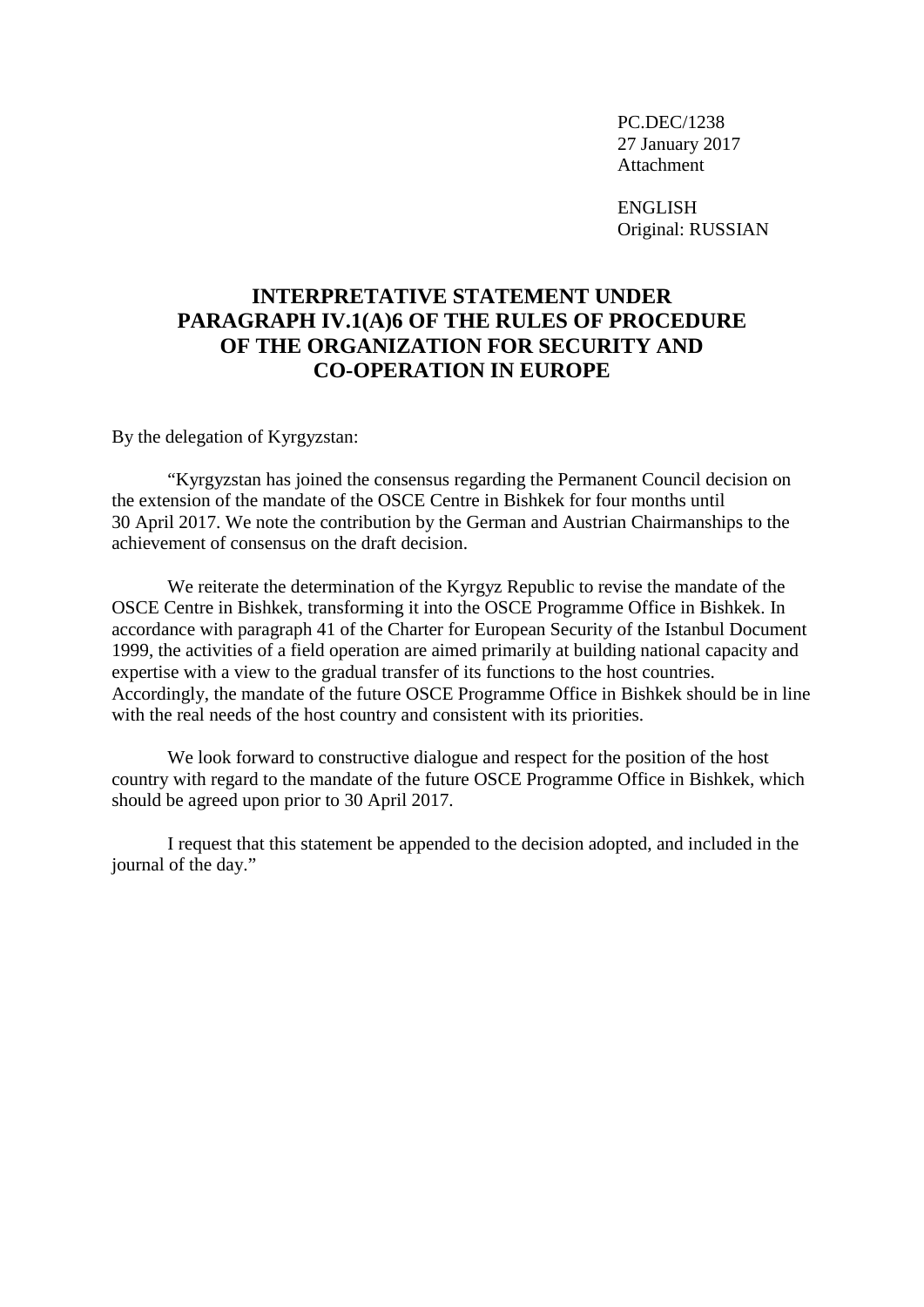

PC.DEC/1239

Original: ENGLISH

**1130th Plenary Meeting** PC Journal No. 1130, Agenda item 3

## **DECISION No. 1239 EXTENSION OF THE DEPLOYMENT OF OSCE OBSERVERS TO TWO RUSSIAN CHECKPOINTS ON THE RUSSIAN-UKRAINIAN BORDER**

The Permanent Council,

Recalling its Decision No. 1130 of 24 July 2014 on the deployment of OSCE observers to two Russian checkpoints on the Russian-Ukrainian border (PC.DEC/1130),

Decides:

1. To extend the mandate of the deployment of OSCE observers to the two Russian border checkpoints of Donetsk and Gukovo on the Russian-Ukrainian border until 30 April 2017;

2. To approve the arrangements and the financial and human resources for the Observer Mission as contained in document PC.ACMF/74/16. In this respect, authorizes the use of 318,100 euros from the 2014 cash surplus to fund the proposed budget for the duration of the mandate to 30 April 2017.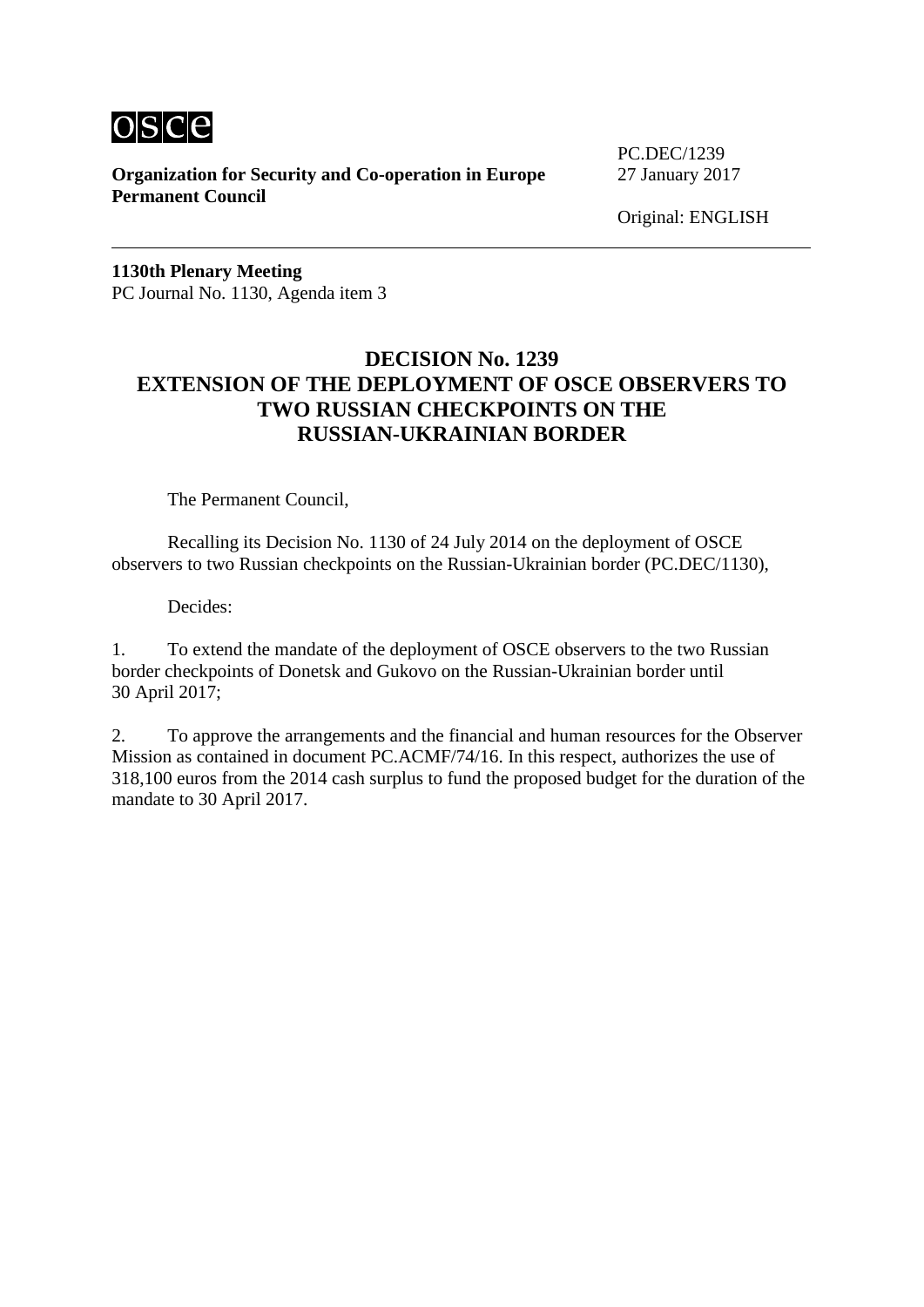Original: ENGLISH

# **INTERPRETATIVE STATEMENT UNDER PARAGRAPH IV.1(A)6 OF THE RULES OF PROCEDURE OF THE ORGANIZATION FOR SECURITY AND CO-OPERATION IN EUROPE**

By the delegation of Ukraine:

"Mr. Chairperson,

In connection with the Permanent Council decision on the extension of the deployment of OSCE observers to two Russian checkpoints on the Russian-Ukrainian Border, the delegation of Ukraine would like to make the following interpretative statement under paragraph IV.1(A)6 of the Rules of Procedure of the Organization for Security and Co-operation in Europe.

The delegation of Ukraine consistently reiterates the importance of having a substantial and broad OSCE monitoring on the Russian side of the Ukrainian-Russian border adjacent to certain areas of Donetsk and Luhansk oblasts of Ukraine.

Having signed the Minsk Protocol of 5 September 2014, all signatories including the Russian Federation, undertook to ensure permanent monitoring of the Ukrainian-Russian State border and its verification by the OSCE with the formation of a security zone in the border areas of Ukraine and the Russian Federation. Until now, the permanent monitoring and verification by the OSCE have not been established and a security zone in the border areas of Ukraine and Russia has not been formed. Expanding the mandate of the OSCE observation mission in Russian border checkpoints 'Gukovo' and 'Donetsk' to all sections of the border adjacent to certain areas of Donetsk and Luhansk oblasts remain critical for sustainable de-escalation and peaceful resolution of the situation in the Donbas region of Ukraine and would be a significant practical measure in implementation of a specific provision of the Minsk agreements.

We deeply regret that the Russian Federation continues to strongly resist expansion of the mandate of the OSCE observation mission in Russian border checkpoints 'Gukovo' and 'Donetsk' to all sections of the border that is temporarily not under control of the Ukrainian authorities. Such persistent reluctance on the part of Russia can only be attributed to its unchanged intention to continue intervention in Ukraine's Donbas, including by sending heavy weapons, military equipment, regular troops, fighters and mercenaries, sponsoring the terrorist activities in the territory of Ukraine. We continue to urge Russia to immediately cease these internationally wrongful acts.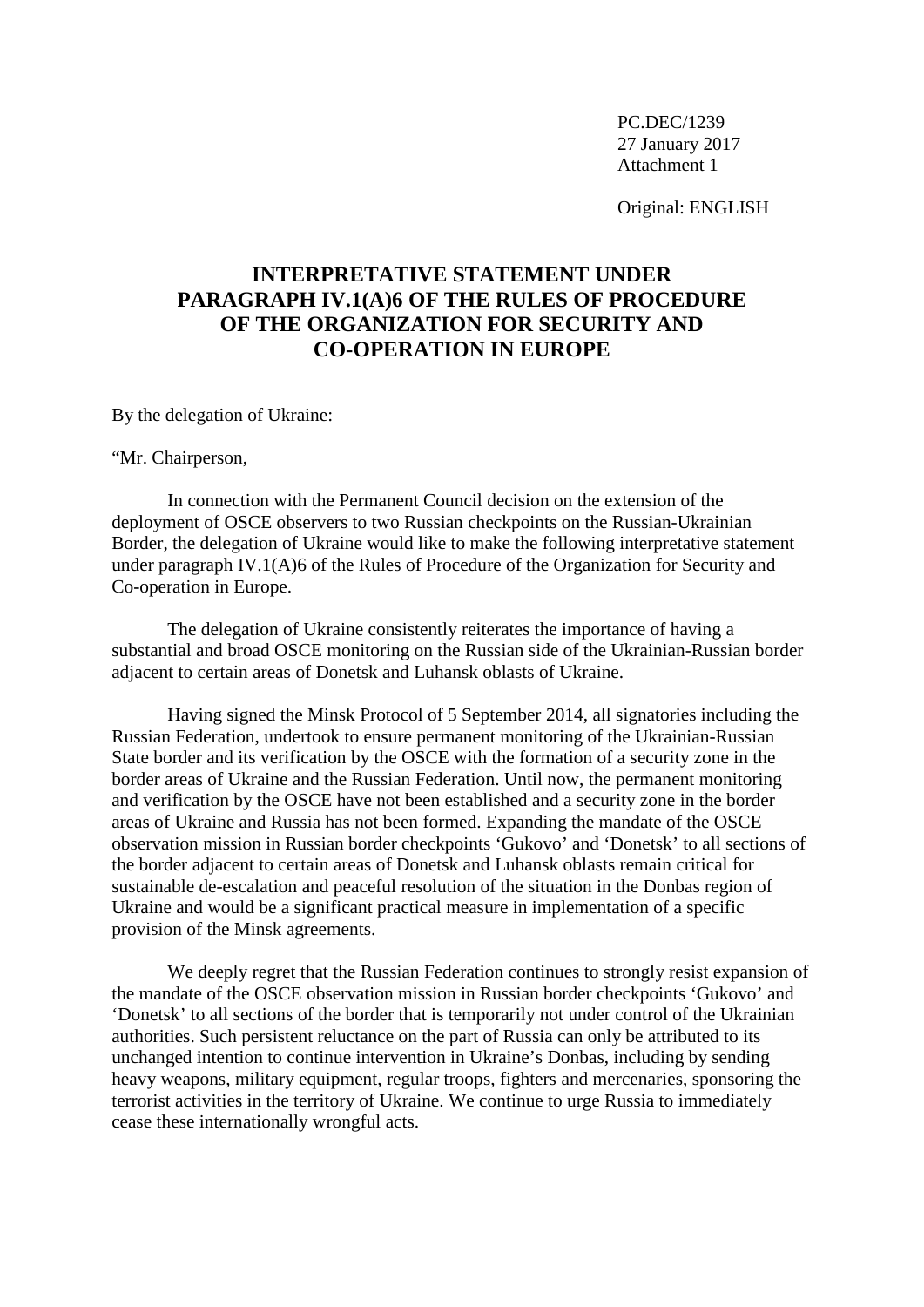We call upon the Russian Federation to demonstrate its commitment to the implementation of the Minsk agreements in good faith. We emphasize the urgent need for effective and comprehensive permanent monitoring by the OSCE and establishment of a security zone in border areas of Ukraine and Russia. The respective proposal for a decision has been submitted by Ukraine and enjoys support of the OSCE participating States, except Russia. The Russian position on this subject remains indicative of its failure to honour the undertaken commitments.

The delegation of Ukraine requests that this statement be attached to the decision and registered in the journal of the day.

Thank you, Mr. Chairperson."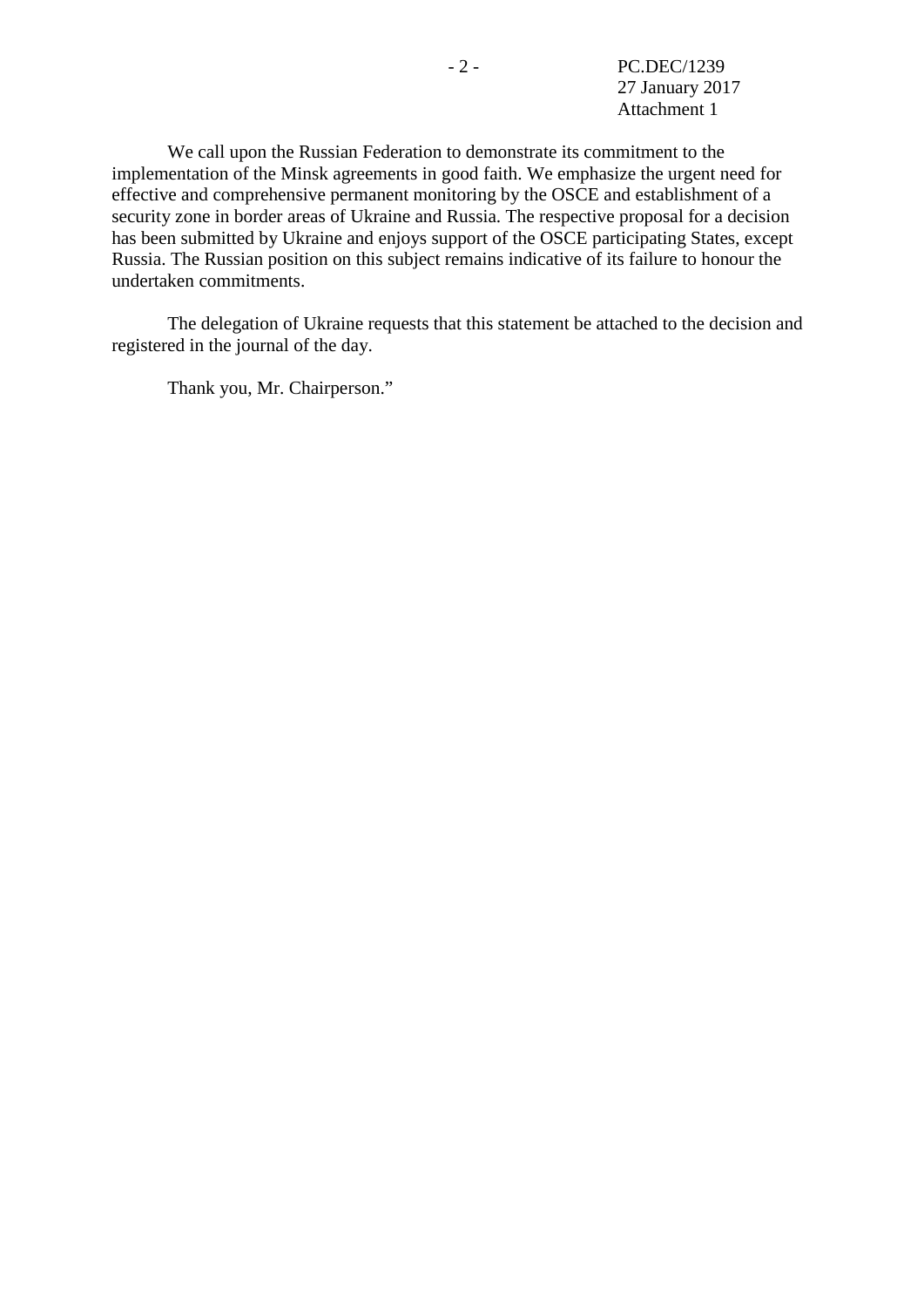Original: ENGLISH

# **INTERPRETATIVE STATEMENT UNDER PARAGRAPH IV.1(A)6 OF THE RULES OF PROCEDURE OF THE ORGANIZATION FOR SECURITY AND CO-OPERATION IN EUROPE**

By the delegation of the United States of America:

"In connection with the adoption of the decision for the extension of deployment of OSCE observers to two Russian checkpoints on the Russian-Ukrainian border, the United States would like to make the following interpretative statement under paragraph IV.1(A)6 of the OSCE Rules of Procedure:

The United States finds it deeply regrettable that the Russian Federation continues to block the expansion of the geographic scope of the Observer Mission, despite the clear, strong, and continued support from other participating States to do so. We once again must accept an inadequate, limited-scope mission covering just two border checkpoints, which together account for only a few hundred meters of the 2,300 kilometre Ukrainian-Russian border, much of which Ukraine does not control.

Due to Russia's unwarranted restrictions of the border Observer Mission's work, the Mission will continue to be unable to ascertain the full extent to which Russia is participating in or facilitating the flow of arms, funding, and personnel to support the separatists in eastern Ukraine.

We note that Point 4 of the Minsk Protocol delineates a clear role for the OSCE to monitor and verify both sides of the Ukrainian-Russian international border, and to create a security zone in the border areas of Russia and Ukraine. There are strong linkages between ceasefire monitoring and border monitoring, and it is to the detriment of all efforts to resolve the conflict that the OSCE approach to these activities has been impeded by one participating State. The Russian Federation's repeated refusal to allow expansion of the scope of this mission shows, once again, that it refuses to fulfil its Minsk commitments.

I request that this interpretative statement be attached to the decision and to the journal of the day.

Thank you, Mr. Chairperson."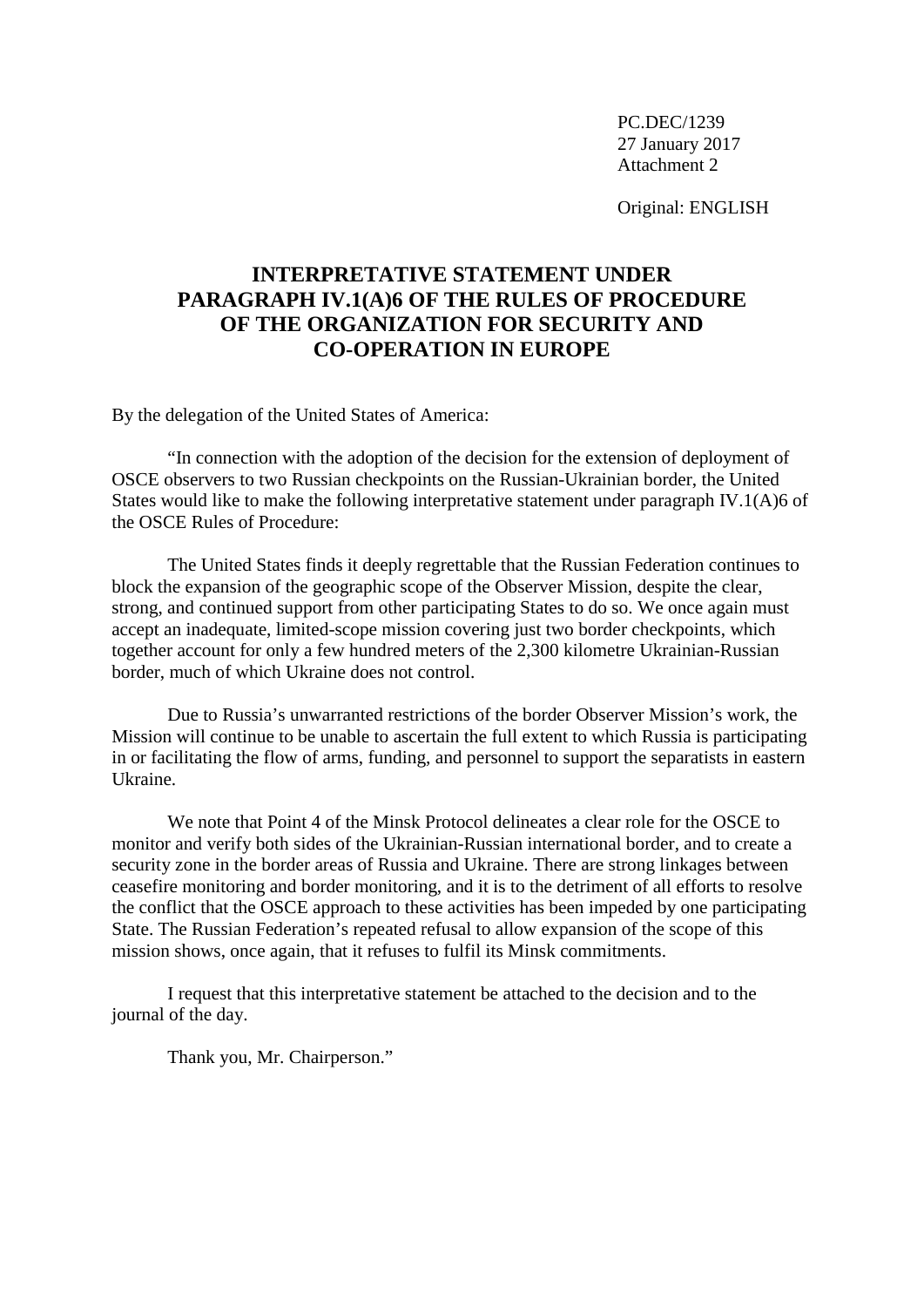ENGLISH Original: RUSSIAN

# **INTERPRETATIVE STATEMENT UNDER PARAGRAPH IV.1(A)6 OF THE RULES OF PROCEDURE OF THE ORGANIZATION FOR SECURITY AND CO-OPERATION IN EUROPE**

By the delegation of the Russian Federation:

"The Russian Federation joined the consensus regarding the Permanent Council decision on the extension of the mandate of the team of OSCE observers at the two Russian checkpoints of Gukovo and Donetsk on the Russian-Ukrainian border for three months (until 30 April 2017), regarding the work of this team as an additional voluntary confidence-building measure in the settlement of the internal Ukrainian conflict.

We reaffirm that the places of deployment and functions of the team of OSCE observers are clearly defined by the team's mandate approved by Permanent Council Decision No. 1130 of 24 July 2014, which is based on the invitation of the Russian Federation of 14 July 2014 made in the wake of the Berlin Declaration of the Foreign Ministers of Russia, Germany, France and Ukraine of 2 July 2014.

The Minsk Protocol of 5 September 2014 does not mention the deployment of OSCE observers on the Russian side of the border with Ukraine. Nor is there any reference to this in the Package of Measures for the Implementation of the Minsk Agreements adopted on 12 February 2015 and subsequently endorsed by United Nations Security Council resolution 2202. The decision to allow OSCE observers on Russian territory and the presence of Ukrainian border guards and customs officers at Russian checkpoints in the absence of a full-scale peace settlement are solely a goodwill gesture on Russia's part.

With a view to granting privileges and immunities to the OSCE observers, Russia will be willing to consider the possibility of their accreditation as diplomatic staff of embassies at the request of the seconding countries.

I request that this statement be appended to the decision adopted, and included in the journal of the day."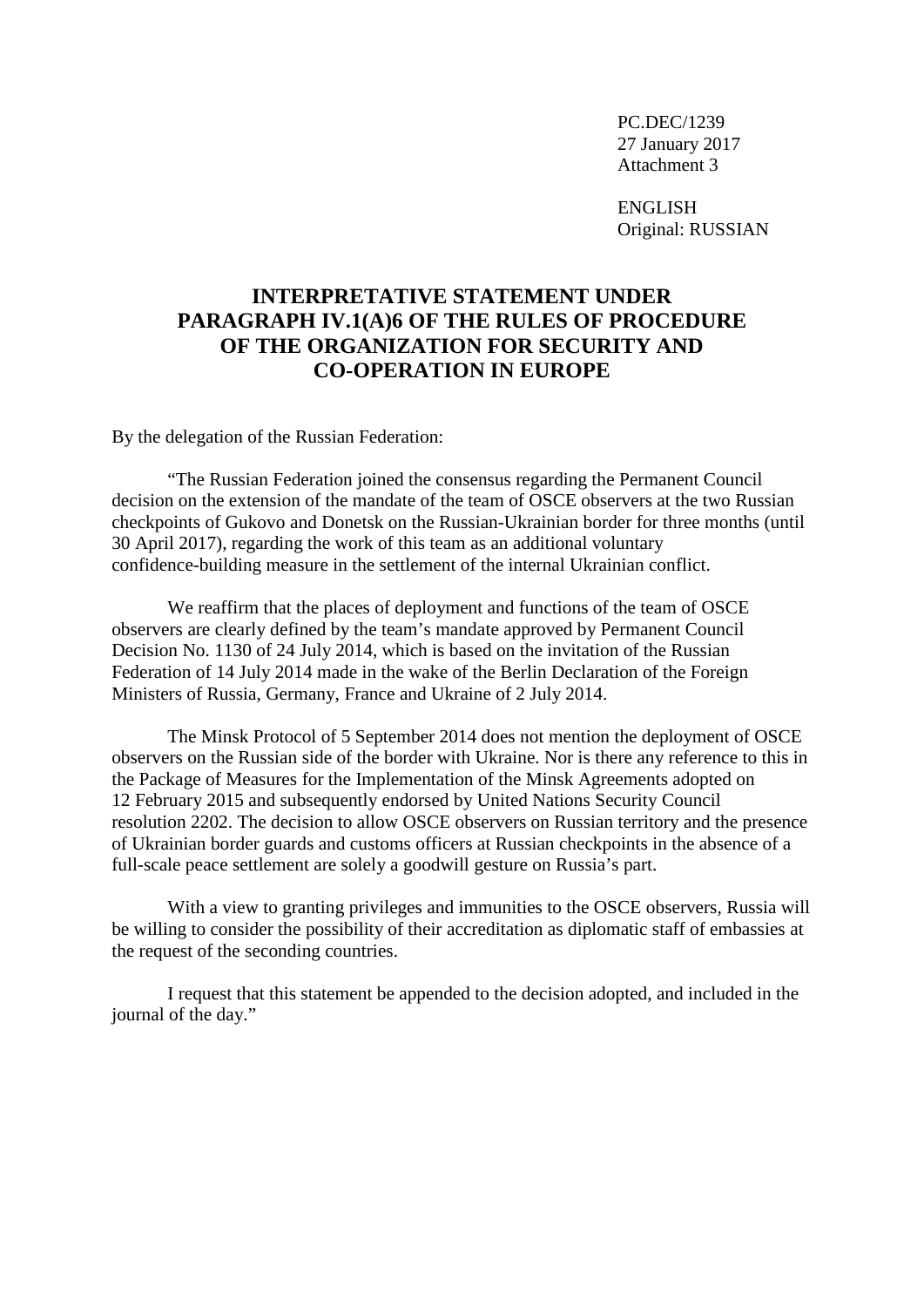Original: ENGLISH

# **INTERPRETATIVE STATEMENT UNDER PARAGRAPH IV.1(A)6 OF THE RULES OF PROCEDURE OF THE ORGANIZATION FOR SECURITY AND CO-OPERATION IN EUROPE**

The delegation of Malta, in its capacity as EU Presidency, passed the floor to the representative of the European Union, who delivered the following statement:

"In connection with the decision of the Permanent Council on the extension of the deployment of OSCE observers to two Russian checkpoints on the Ukrainian-Russian State border, the European Union would like to make the following interpretative statement under the relevant provisions of the Rules of Procedure:

The European Union's views on the vital importance of border monitoring on the Russian-Ukrainian State border are well-known. Effective and comprehensive monitoring of this border is an integral part of a sustainable political solution in line with OSCE principles and commitments, which re-establishes full Ukrainian control over its sovereign territory, including the border. We recall that the Minsk Protocol calls for permanent monitoring of the border and verification by the OSCE and that the Minsk package of measures includes a commitment to reinstate full Ukrainian control over its entire international border.

The OSCE Observer Mission's currently very limited mandate and its small size does not provide for a comprehensive border monitoring. We therefore reiterate our call for a significant expansion of the Observer Mission to all border crossings on the Russia-Ukraine State border currently not under control of the Ukrainian Government as well as monitoring between these border crossings. This should be supported and co-ordinated with border monitoring on the Ukrainian side of the border by the Special Monitoring Mission and we reiterate the need for the SMM to be assured safe and unhindered access to all parts of the border currently not under Ukrainian Government control since border and ceasefire monitoring are very closely interlinked. Further we underline the need for sufficient equipment for the Observer Mission in order to monitor movements on the border more effectively.

We regret that the Russian Federation continues to resists an expansion of the Observer Mission."

The candidate countries the former Yugoslav Republic of Macedonia<sup>[1](#page-10-0)</sup>, Montenegro<sup>1</sup> and Albania<sup>1</sup>, the country of the Stabilisation and Association Process and potential candidate Bosnia and Herzegovina, and the European Free Trade Association countries Iceland and

<u>.</u>

<span id="page-10-0"></span><sup>1</sup> The former Yugoslav Republic of Macedonia, Montenegro and Albania continue to be part of the Stabilisation and Association Process.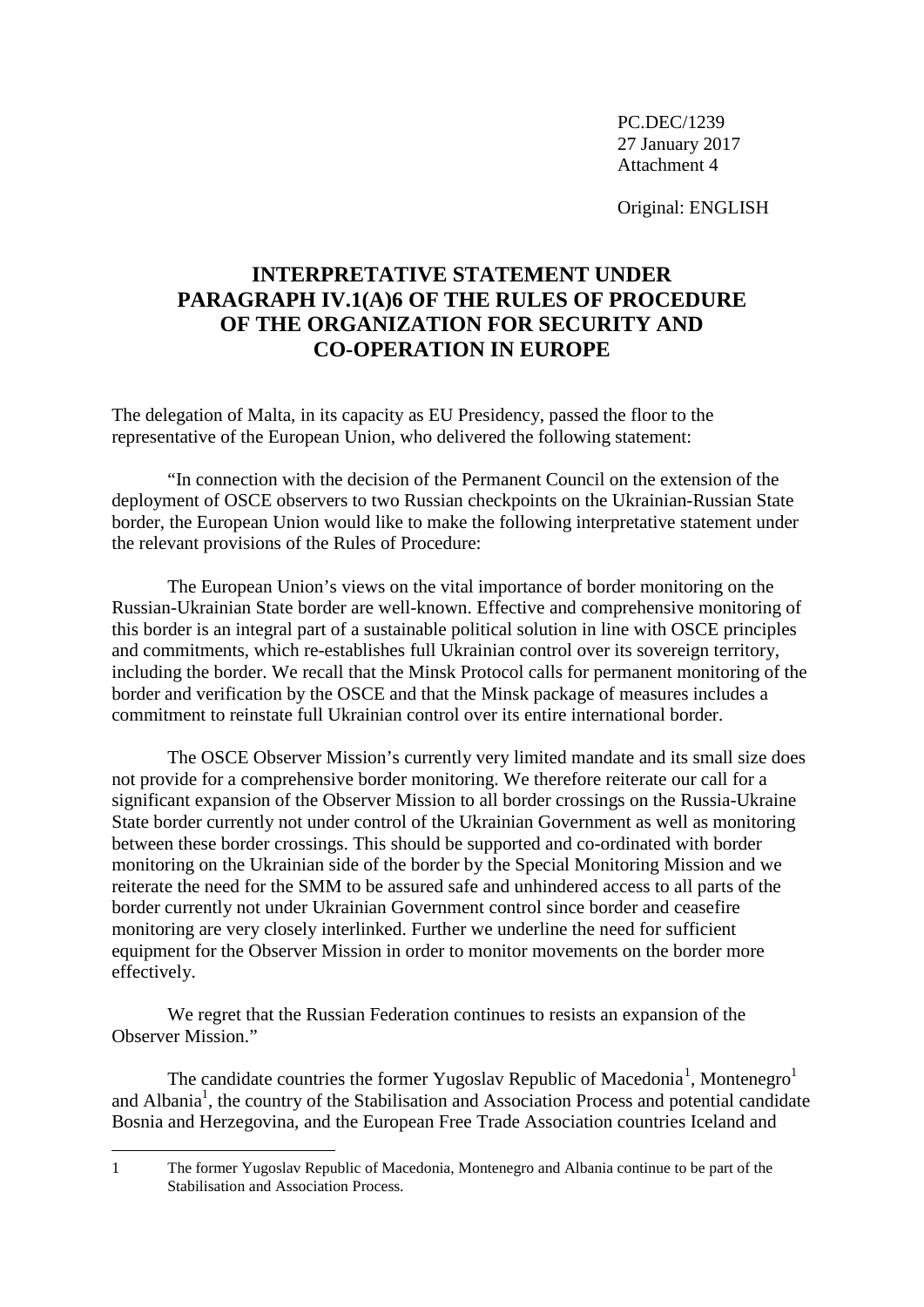Norway, members of the European Economic Area, as well as the Republic of Moldova, Georgia and San Marino align themselves with this statement.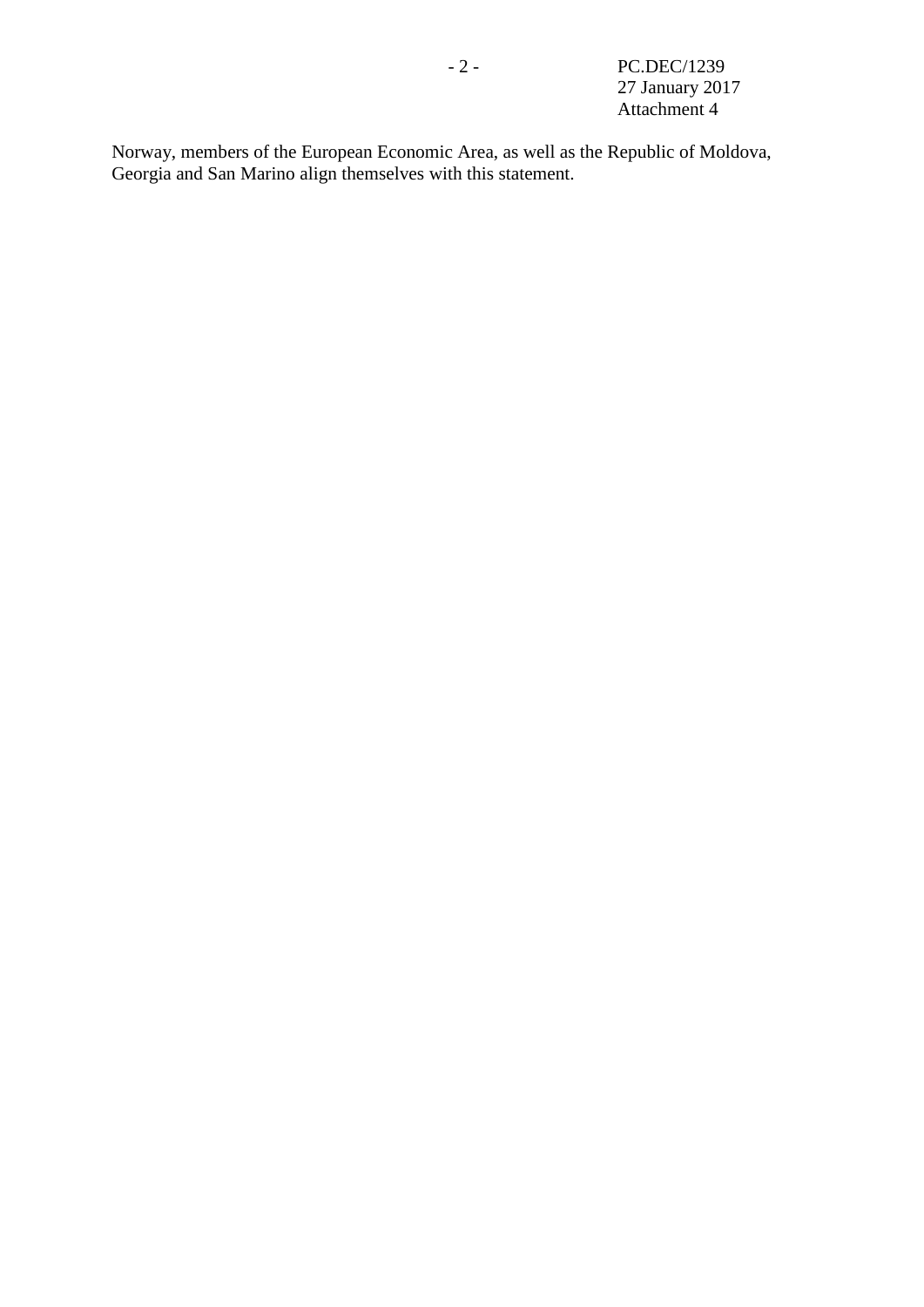

PC.DEC/1240

Original: ENGLISH

**1130th Plenary Meeting** PC Journal No. 1130, Agenda item 4

# **DECISION No. 1240 REVISION OF THE 2016 UNIFIED BUDGET**

The Permanent Council,

Recalling Decision No. 1197 of 31 December 2015 on the approval of the 2016 Unified Budget and Decision No. 1220 of 27 September 2016 on the approval of the 2016 Supplementary Budget for the Office for Democratic Institutions and Human Rights,

Taking note of the budget revision proposed in document PC.ACMF/75/16 of 24 November 2016,

Decides:

To approve the budget revision as contained in the attached annex.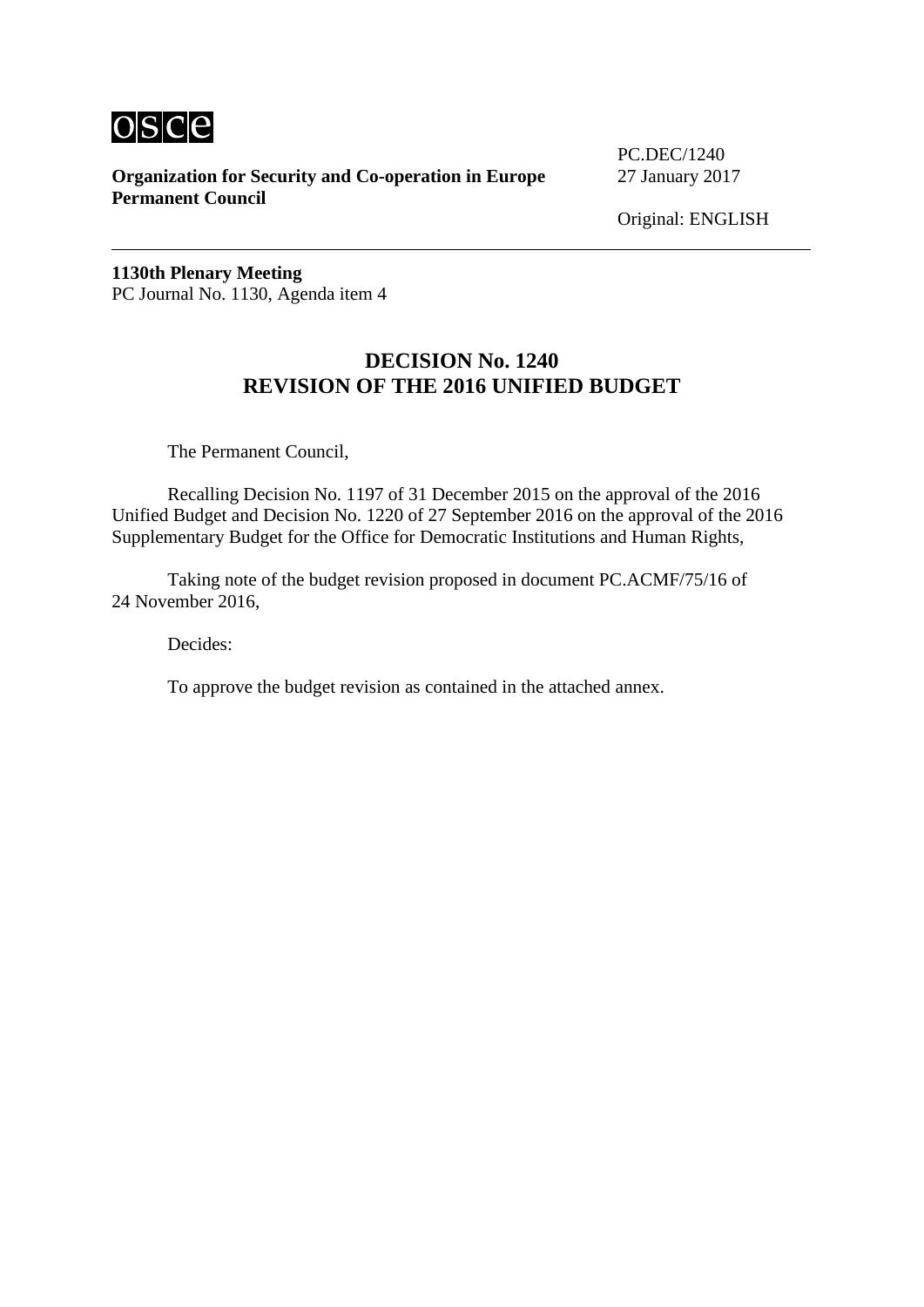### PC.DEC/1240 27 January 2017 Annex

# **REVISION OF THE 2016 UNIFIED BUDGET**

| <b>Fund</b><br><b>Main Programme</b><br>Programme                           | Approved<br><b>Budget</b> | <b>Transfers</b><br>as per<br>Fin.Reg.<br>3.02(b) | <b>Revised Budget</b><br>after Transfers | <b>Proposed</b><br><b>Budget</b><br>Increases/<br>(Decreases) | <b>Proposed</b><br><b>Revised</b><br><b>Budget</b> |
|-----------------------------------------------------------------------------|---------------------------|---------------------------------------------------|------------------------------------------|---------------------------------------------------------------|----------------------------------------------------|
| <b>I. FUNDS RELATED TO</b><br><b>SECRETARIAT AND</b><br><b>INSTITUTIONS</b> |                           |                                                   |                                          |                                                               |                                                    |
| <b>The Secretariat</b>                                                      |                           |                                                   |                                          |                                                               |                                                    |
| <b>Secretary General and</b>                                                |                           |                                                   |                                          |                                                               |                                                    |
| <b>Central Services</b>                                                     |                           |                                                   |                                          |                                                               |                                                    |
| <b>Executive Management</b>                                                 | 1,174,600                 | 50,000                                            | 1,224,600                                |                                                               | 1,224,600                                          |
| <b>Security Management</b>                                                  | 401,000                   |                                                   | 401,000                                  | $\overline{a}$                                                | 401,000                                            |
| <b>External Co-operation</b>                                                | 692,300                   | (24,000)                                          | 668,300                                  | $\overline{\phantom{a}}$                                      | 668,300                                            |
| <b>Legal Services</b><br>Communication and Media                            | 589,800                   |                                                   | 589,800                                  | $\overline{a}$                                                | 589,800                                            |
| <b>Relations Section</b>                                                    | 1,253,500                 |                                                   | 1,253,500                                |                                                               | 1,253,500                                          |
| Conference and Language                                                     |                           |                                                   |                                          | $\overline{\phantom{a}}$                                      |                                                    |
| Services                                                                    | 5,149,400                 | 20,000                                            | 5,169,400                                | 212,000                                                       | 5,381,400                                          |
| Records Management                                                          | 306,300                   | (6,000)                                           | 300,300                                  | $\blacksquare$                                                | 300,300                                            |
| The OSCE Documentation                                                      |                           |                                                   |                                          |                                                               |                                                    |
| Centre in Prague                                                            | 424,100                   | (40,000)                                          | 384,100                                  |                                                               | 384,100                                            |
| <b>Gender Issues</b>                                                        | 401,800                   |                                                   | 401,800                                  |                                                               | 401,800                                            |
| <b>Total</b>                                                                | 10,392,800                |                                                   | 10,392,800                               | 212,000                                                       | 10,604,800                                         |
|                                                                             |                           |                                                   |                                          |                                                               |                                                    |
| <b>Chairperson-in-Office</b>                                                |                           |                                                   |                                          |                                                               |                                                    |
| Short-Term Mission/Visits of<br>CiO and PR of the CiO                       |                           |                                                   |                                          |                                                               |                                                    |
| Advisory Committee on                                                       | 534,000                   |                                                   | 534,000                                  |                                                               | 534,000                                            |
| Management and Finance                                                      |                           |                                                   |                                          |                                                               |                                                    |
| (ACMF)                                                                      | 15,000                    |                                                   | 15,000                                   |                                                               | 15,000                                             |
| Panel of Adjudicators                                                       | 39,000                    |                                                   | 39,000                                   |                                                               | 39,000                                             |
| Audit Committee                                                             | 49,200                    |                                                   | 49,200                                   | $\blacksquare$                                                | 49,200                                             |
| <b>External Auditors</b>                                                    | 100,000                   |                                                   | 100,000                                  | $\blacksquare$                                                | 100,000                                            |
| <b>Total</b>                                                                | 737,200                   |                                                   | 737,200                                  |                                                               | 737,200                                            |
|                                                                             |                           |                                                   |                                          |                                                               |                                                    |
| <b>Internal Oversight</b>                                                   |                           |                                                   |                                          |                                                               |                                                    |
| Internal Oversight                                                          | 1,408,000<br>1,408,000    |                                                   | 1,408,000<br>1,408,000                   | (430,000)<br>(430,000)                                        | 978,000<br>978,000                                 |
| <b>Total</b>                                                                |                           |                                                   |                                          |                                                               |                                                    |
| <b>Office of the Special</b>                                                |                           |                                                   |                                          |                                                               |                                                    |
| Representative/Co-ordinator                                                 |                           |                                                   |                                          |                                                               |                                                    |
| for Combating Trafficking                                                   |                           |                                                   |                                          |                                                               |                                                    |
| in Human Beings                                                             |                           |                                                   |                                          |                                                               |                                                    |
| Office of the Special                                                       |                           |                                                   |                                          |                                                               |                                                    |
| Representative/Co-ordinator                                                 |                           |                                                   |                                          |                                                               |                                                    |
| for Combating Trafficking in                                                |                           |                                                   |                                          |                                                               |                                                    |
| Human Beings                                                                | 935,300                   |                                                   | 935,300                                  | (6,000)                                                       | 929,300                                            |
| <b>Total</b>                                                                | 935,300                   |                                                   | 935,300                                  | (6,000)                                                       | 929,300                                            |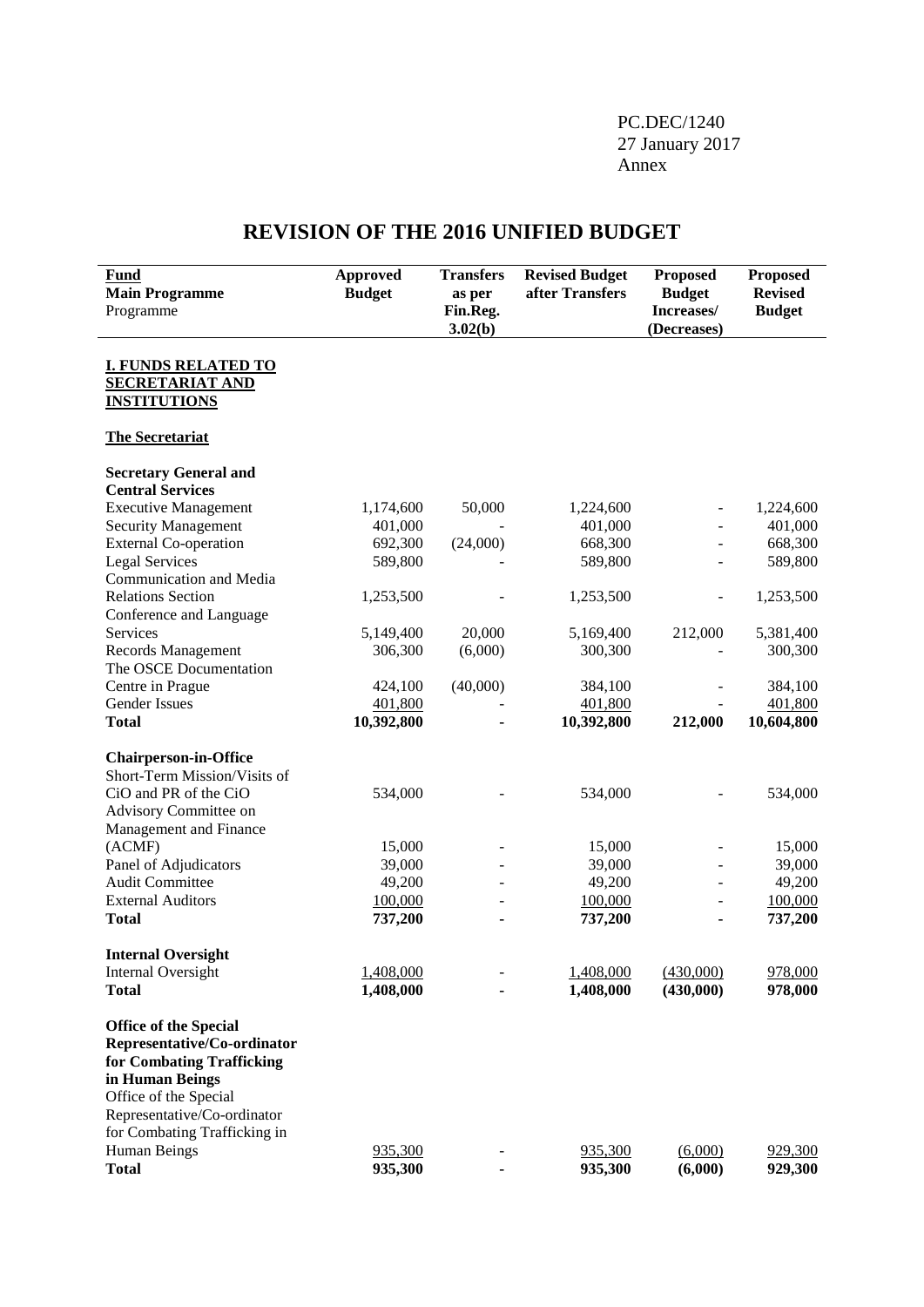#### **Fund Main Programme** Programme **Approved Budget Transfers as per Fin.Reg. 3.02(b) Revised Budget after Transfers Proposed Budget Increases/ (Decreases) Proposed Revised Budget Addressing Transnational Threats** Co-ordination of TNT Activities 656,500 (7,000) 549,500 (40,000) 509,500 Strategic Police Matters Unit  $652,200$   $21,000$   $673,200$   $673,200$ Action against Terrorism 895,300 (10,000) 885,300 (37,000) 848,300 Borders Security and Management 510,500 (4,000) 506,500 - 506,500 **Total 2,614,500 - 2,614,500 (77,000) 2,537,500 Activities Relating to the Economic and Environmental Aspects of Security** Co-ordinator of OSCE Economic and Environmental Activities 1,696,800 - 1,696,800 - 22,000 1,718,800 Economic and Environmental Forum 444,200 - 444,200 - 444,200 **Total 2,141,000** - **2,141,000 22,000 2,163,000 Conflict Prevention** CPC Direction and Management 423,800 6,000 429,800 - 429,800 Policy Support Service 1,303,100 (6,000) 1,297,100 (155,000) 1,142,100 Operations Service 897,500 - 897,500 (21,000) 876,500 Programming and Evaluation Support Unit 376,200 - 376,200 (14,000) 362,200 FSC Chairmanship  $41,700$  -  $41,700$  -  $41,700$  -  $41,700$  -  $41,700$ <br>FSC Support  $676,100$   $(4,500)$   $671,600$   $(16,000)$   $655,600$ FSC Support 676,100 (4,500) 671,600 (16,000) 655,600 Communications Network 584,500 4,500 589,000 (15,000) 574,000 **Total 4,302,900 - 4,302,900 (221,000) 4,081,900 Human Resources Management** HR Direction and Management 456,700 (15,000) 441,700 - 441,700 HR Services 1,178,300 - 1,178,300 - 1,178,300 Common Staff Costs 1,904,200 - 1,904,200 200,000 2,104,200 Talent Managemen 1,783,100 15,000 1,798,100 50,000 1,848,100 **Total 5,322,300 - 5,322,300 250,000 5,572,300 Department of Management and Finance** Management and Co-ordination 566,900 (7,100) 559,800 50,000 609,800 Budget and Finance Services 1,352,000 22,300 1,374,300 - 1,374,300 Information and Communication Technology Services 1,871,800 18,500 1,890,300 200,000 2,090,300 Mission Support Service 1,483,700 (20,400) 1,463,300 - 1,463,300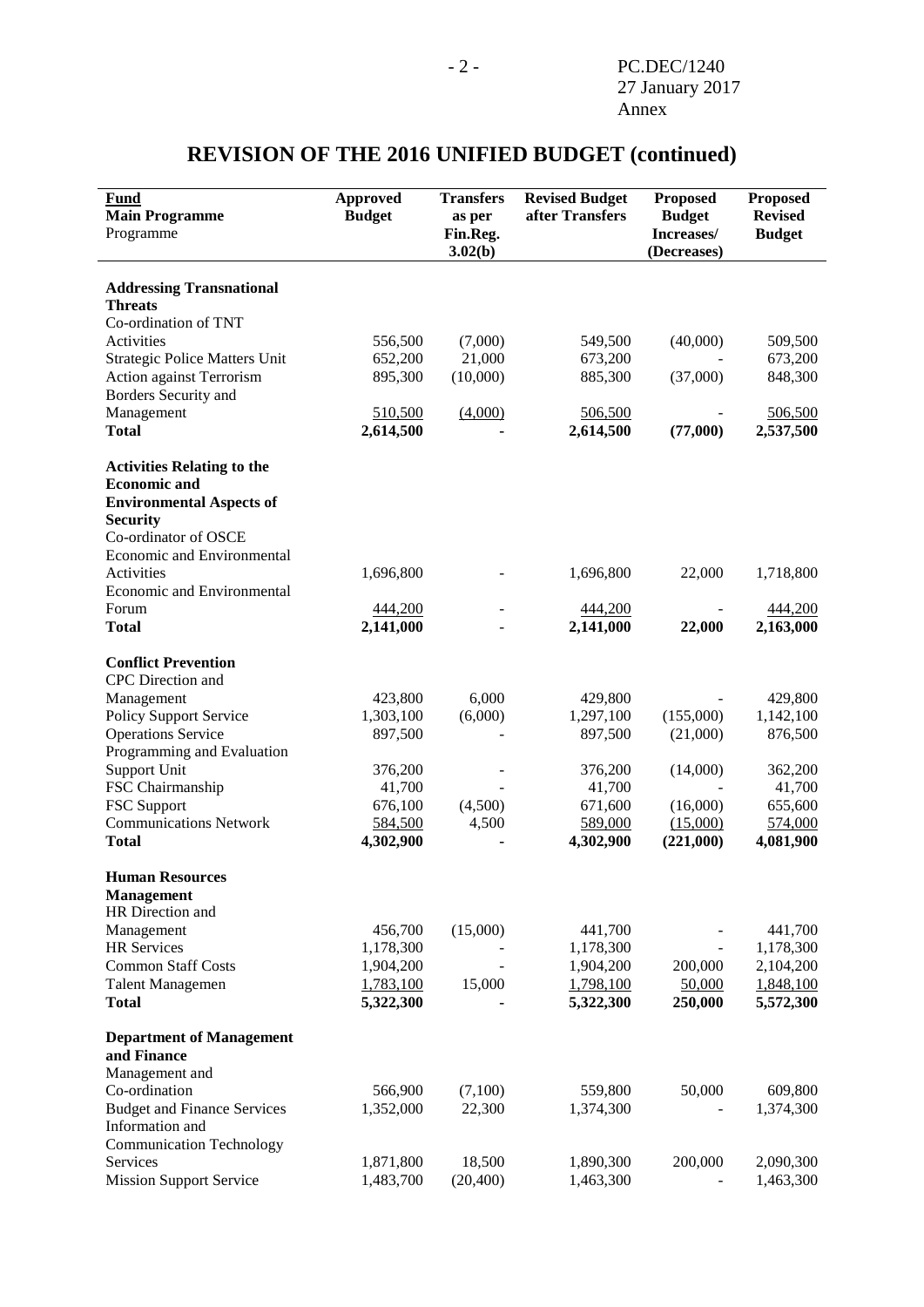<span id="page-15-0"></span>

| <b>Fund</b><br><b>Main Programme</b><br>Programme                                                | <b>Approved</b><br><b>Budget</b> | <b>Transfers</b><br>as per<br>Fin.Reg.<br>3.02(b) | <b>Revised Budget</b><br>after Transfers | <b>Proposed</b><br><b>Budget</b><br>Increases/<br>(Decreases) | <b>Proposed</b><br><b>Revised</b><br><b>Budget</b> |
|--------------------------------------------------------------------------------------------------|----------------------------------|---------------------------------------------------|------------------------------------------|---------------------------------------------------------------|----------------------------------------------------|
| Secretariat Common                                                                               |                                  |                                                   |                                          |                                                               |                                                    |
| <b>Operational Costs</b>                                                                         | 3,227,100                        | (13,300)                                          | 3,213,800                                |                                                               | 3,213,800                                          |
| <b>Total</b>                                                                                     | 8,501,500                        |                                                   | 8,501,500                                | 250,000                                                       | 8,751,500                                          |
| <b>TOTAL FOR THE</b>                                                                             |                                  |                                                   |                                          |                                                               |                                                    |
| <b>SECRETARIAT</b>                                                                               | 36,355,500                       |                                                   | 36,355,500                               |                                                               | 36,355,500                                         |
| <b>Office for Democratic</b><br><b>Institutions and Human</b><br><b>Rights</b>                   |                                  |                                                   |                                          |                                                               |                                                    |
| Direction and Policy                                                                             | 1,286,400                        |                                                   | 1,286,400                                |                                                               | 1,286,400                                          |
| Fund Administration Unit                                                                         | 2,150,400                        | (30,000)                                          | 2,120,400                                |                                                               | 2,120,400                                          |
| <b>Common Operational Costs</b>                                                                  | 800,600                          | (72,000)                                          | 728,600                                  | $\overline{\phantom{a}}$                                      | 728,600                                            |
| <b>Human Dimension Meetings</b>                                                                  | 603,000                          | 30,000                                            | 633,000                                  | $\overline{\phantom{a}}$                                      | 633,000                                            |
| Democratization<br>Human Rights                                                                  | 1,511,500<br>1,232,200           | (10,000)                                          | 1,511,500<br>1,222,200                   | $\overline{\phantom{a}}$<br>$\overline{\phantom{a}}$          | 1,511,500<br>1,222,200                             |
| Elections <sup>1</sup>                                                                           | 6,480,200                        | 87,000                                            | 6,567,200                                | $\overline{\phantom{a}}$                                      | 6,567,200 <sup>1</sup>                             |
| Tolerance and Non-                                                                               |                                  |                                                   |                                          |                                                               |                                                    |
| Discrimination                                                                                   | 1,431,300                        | (5,000)                                           | 1,426,300                                | $\overline{\phantom{a}}$                                      | 1,426,300                                          |
| Roma and Sinti Issues                                                                            | 549,600                          |                                                   | 549,600                                  |                                                               | 549,600                                            |
| <b>Total</b>                                                                                     | 16,045,200                       |                                                   | 16,045,200                               |                                                               | 16,045,200                                         |
| <b>ODIHR Supplementary</b>                                                                       |                                  |                                                   |                                          |                                                               |                                                    |
| budget for elections                                                                             | 946,200                          |                                                   | 946,200                                  |                                                               | 946,200                                            |
| <b>High Commissioner on</b><br><b>National Minorities</b>                                        |                                  |                                                   |                                          |                                                               |                                                    |
| <b>Fund Administration Unit</b>                                                                  | 372,600                          |                                                   | 372,600                                  |                                                               | 372,600                                            |
| <b>Common Operational Costs</b>                                                                  | 171,200                          |                                                   | 171,200                                  |                                                               | 171,200                                            |
| Office of the High                                                                               |                                  |                                                   |                                          |                                                               |                                                    |
| Commissioner                                                                                     | 2,863,800                        |                                                   | 2,863,800                                |                                                               | 2,863,800                                          |
| <b>Total</b>                                                                                     | 3,407,600                        |                                                   | 3,407,600                                |                                                               | 3,407,600                                          |
| <b>Representative on Freedom</b><br>of the Media<br>Freedom of the Media                         | 1,481,600                        |                                                   | 1,481,600                                |                                                               | 1,481,600                                          |
| <b>Total</b>                                                                                     | 1,481,600                        |                                                   | 1,481,600                                |                                                               | 1,481,600                                          |
| <b>TOTAL FOR FUNDS</b><br><b>RELATED TO THE</b><br><b>SECRETARIAT AND</b><br><b>INSTITUTIONS</b> | 58,236,100                       |                                                   | 58,236,100                               |                                                               | 58,236,100                                         |

<span id="page-15-1"></span>-

<sup>1</sup> Additionally, 848,994 euros to observe local elections in the Donbass region of Ukraine, which was approved through a supplementary budget (PC.DEC/1177), will be carried forward to 2017 since the elections have not yet taken place.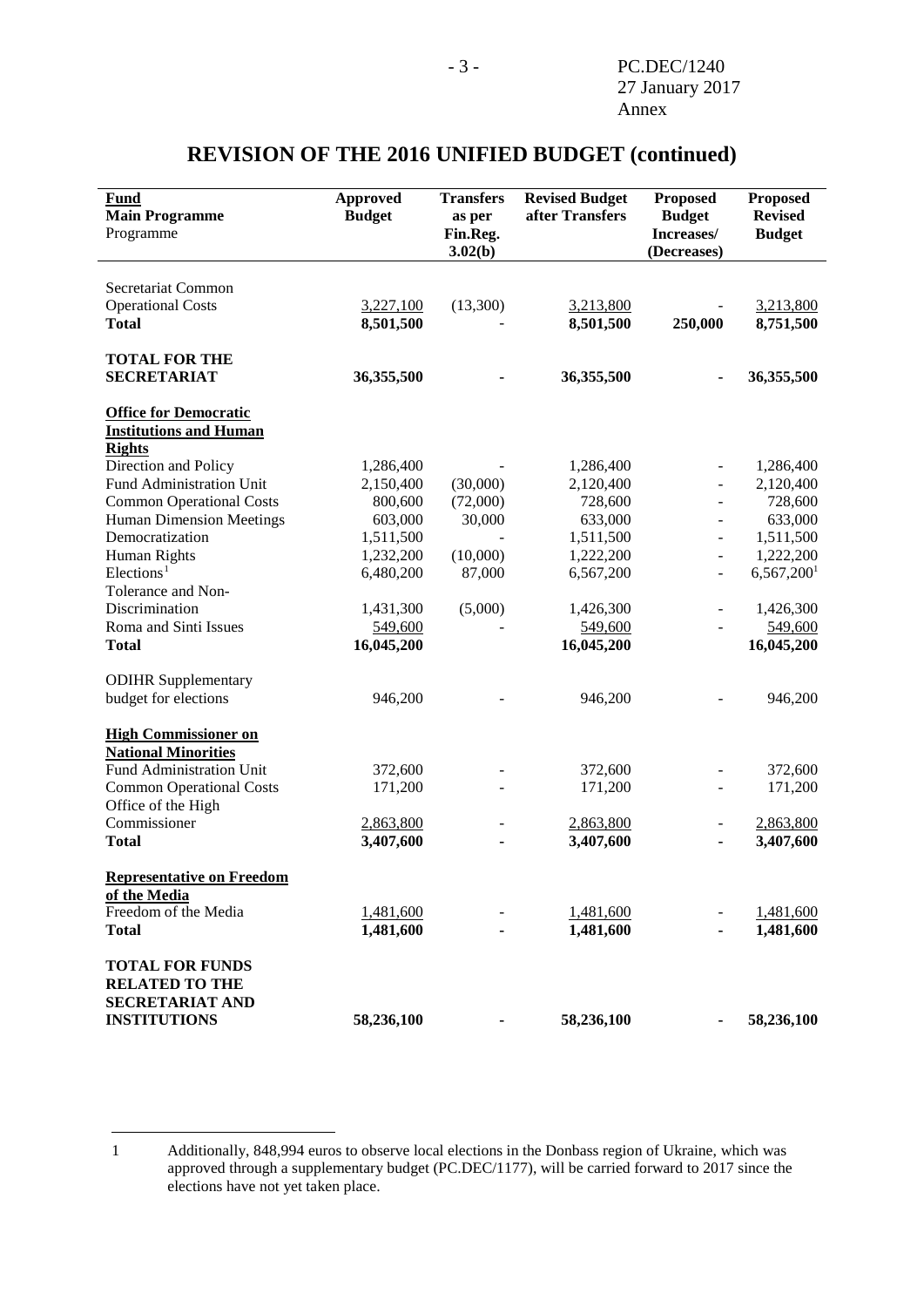| Fund<br><b>Main Programme</b>                                 | <b>Approved</b><br><b>Budget</b> | <b>Transfers</b><br>as per | <b>Revised Budget</b><br>after Transfers | <b>Proposed</b><br><b>Budget</b> | <b>Proposed</b><br><b>Revised</b> |
|---------------------------------------------------------------|----------------------------------|----------------------------|------------------------------------------|----------------------------------|-----------------------------------|
| Programme                                                     |                                  | Fin.Reg.<br>3.02(b)        |                                          | Increases/<br>(Decreases)        | <b>Budget</b>                     |
|                                                               |                                  |                            |                                          |                                  |                                   |
| <b>II. FUNDS RELATED TO</b><br><b>OSCE FIELD</b>              |                                  |                            |                                          |                                  |                                   |
| <b>OPERATIONS</b>                                             |                                  |                            |                                          |                                  |                                   |
| <b>Augmentations</b>                                          |                                  |                            |                                          |                                  |                                   |
| <b>Secretariat Augmentations</b>                              |                                  |                            |                                          |                                  |                                   |
| Communication and Media                                       |                                  |                            |                                          |                                  |                                   |
| <b>Relations Section</b>                                      | 273,600                          |                            | 273,600                                  |                                  | 273,600                           |
| <b>Internal Oversight</b>                                     | 186,700                          |                            | 186,700                                  |                                  | 186,700                           |
| <b>Policy Support Service</b>                                 | 322,300                          | 4,800                      | 327,100                                  |                                  | 327,100                           |
| <b>Operations Service</b>                                     | 197,100                          | (2,100)                    | 195,000                                  |                                  | 195,000                           |
| Programming and Evaluation                                    |                                  |                            |                                          |                                  |                                   |
| Support Unit<br><b>HR</b> Services                            | 76,900<br>280,600                | (2,700)<br>(28,000)        | 74,200<br>252,600                        |                                  | 74,200<br>252,600                 |
| <b>Talent Management</b>                                      | 316,900                          | 28,000                     | 344,900                                  |                                  | 344,900                           |
| Management and Co-                                            |                                  |                            |                                          |                                  |                                   |
| ordination                                                    | 76,500                           |                            | 76,500                                   |                                  | 76,500                            |
| <b>Budget and Finance Services</b>                            | 664,000                          | 4,500                      | 668,500                                  |                                  | 668,500                           |
| Information and                                               |                                  |                            |                                          |                                  |                                   |
| <b>Communication Technology</b>                               |                                  |                            |                                          |                                  |                                   |
| Services                                                      | 1,118,800                        | (4,500)                    | 1,114,300                                |                                  | 1,114,300                         |
| <b>Mission Support Services</b>                               | 989,900                          |                            | 989,900                                  |                                  | 989,900                           |
| <b>Total</b>                                                  | 4,503,300                        |                            | 4,503,300                                |                                  | 4,503,300                         |
|                                                               |                                  |                            |                                          |                                  |                                   |
| <b>ODIHR Augmentations</b>                                    |                                  |                            |                                          |                                  |                                   |
| <b>ODIHR</b> Democratization                                  | 234,100                          |                            | 234,100                                  |                                  | 234,100                           |
| <b>Total</b>                                                  | 234,100                          |                            | 234,100                                  |                                  | 234,100                           |
| <b>Total for augmentations</b>                                | 4,737,400                        |                            | 4,737,400                                | ۰                                | 4,737,400                         |
| <b>SOUTH-EASTERN</b>                                          |                                  |                            |                                          |                                  |                                   |
| <b>EUROPE</b>                                                 |                                  |                            |                                          |                                  |                                   |
| <b>Mission in Kosovo</b>                                      |                                  |                            |                                          |                                  |                                   |
| Office of Head of Mission                                     | 2,948,800                        | 40,300                     | 2,989,100                                | $\overline{\phantom{0}}$         | 2,989,100                         |
| Fund Administration Unit                                      | 2,603,100                        | 107,200                    | 2,710,300                                |                                  | 2,710,300                         |
| <b>Common Operational Costs</b>                               | 3,057,500                        | (147,500)                  | 2,910,000                                | $\blacksquare$                   | 2,910,000                         |
| Security and Public Safety                                    | 1,497,800                        | (100,000)                  | 1,397,800                                | ÷,                               | 1,397,800                         |
| Democratization                                               | 1,979,400                        | (74,500)                   | 1,904,900                                |                                  | 1,904,900                         |
| Human Rights and                                              |                                  |                            |                                          |                                  |                                   |
| Communities                                                   | 5,855,800                        | 174,500                    | 6,030,300                                |                                  | 6,030,300                         |
| <b>Total</b>                                                  | 17,942,400                       |                            | 17,942,400                               |                                  | 17,942,400                        |
| <b>Mission to Bosnia and</b>                                  |                                  |                            |                                          |                                  |                                   |
| Herzegovina                                                   |                                  |                            |                                          |                                  |                                   |
| Office of Head of Mission                                     | 2,100,900                        | 114,000                    | 2,214,900                                |                                  | 2,214,900                         |
| Fund Administration Unit                                      | 1,723,900                        | (42,000)                   | 1,681,900                                |                                  | 1,681,900                         |
| <b>Common Operational Costs</b><br>Shared Service Centre, ICT | 2,309,500                        | 38,000                     | 2,347,500                                |                                  | 2,347,500                         |
| <b>Help Desk</b>                                              | 111,200                          | 6,000                      | 117,200                                  |                                  | 117,200                           |
|                                                               |                                  |                            |                                          |                                  |                                   |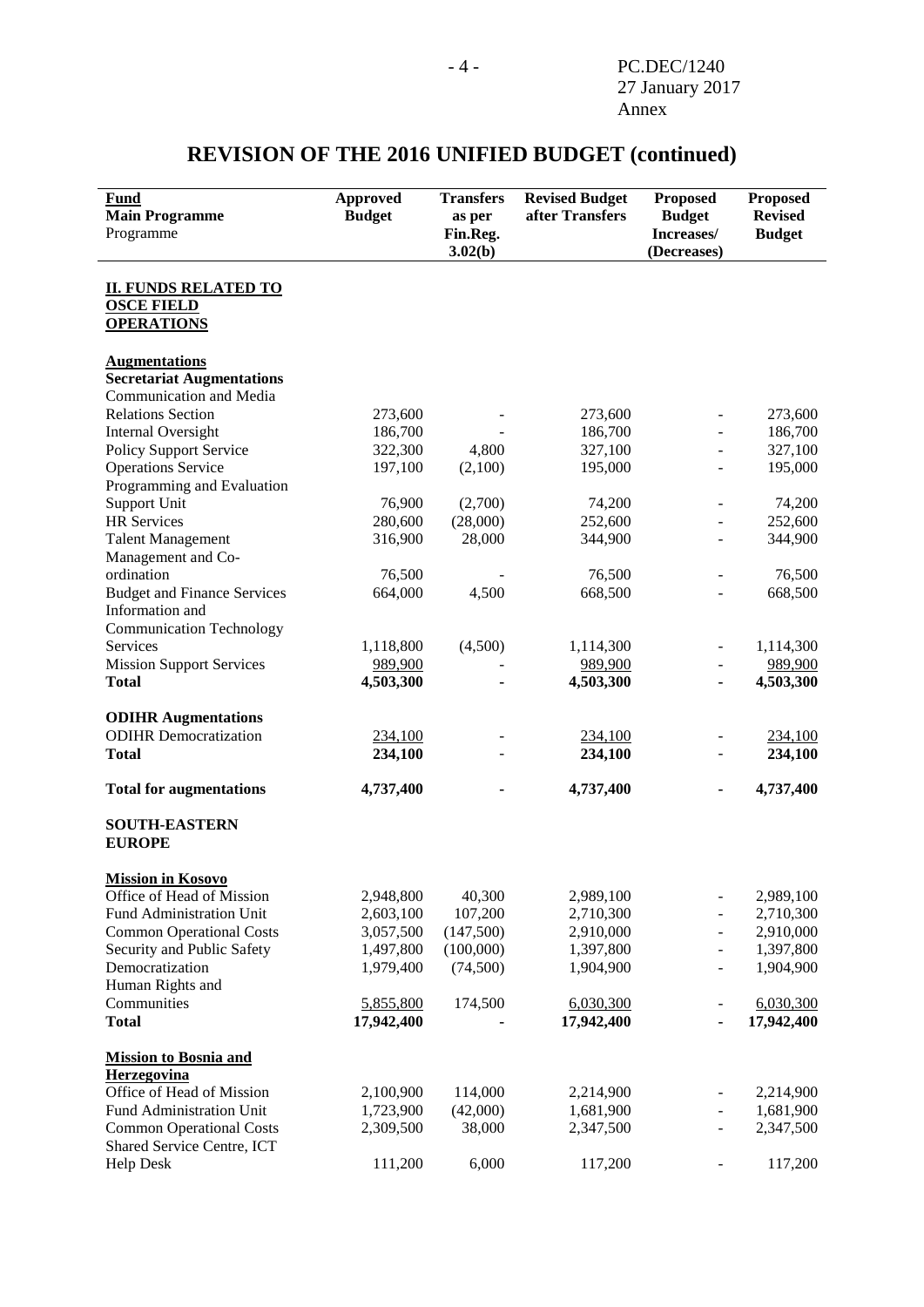| Fund<br><b>Main Programme</b><br>Programme              | <b>Approved</b><br><b>Budget</b> | <b>Transfers</b><br>as per<br>Fin.Reg.<br>3.02(b) | <b>Revised Budget</b><br>after Transfers | <b>Proposed</b><br><b>Budget</b><br>Increases/<br>(Decreases) | <b>Proposed</b><br><b>Revised</b><br><b>Budget</b> |
|---------------------------------------------------------|----------------------------------|---------------------------------------------------|------------------------------------------|---------------------------------------------------------------|----------------------------------------------------|
|                                                         |                                  |                                                   |                                          |                                                               |                                                    |
| Human Dimension                                         | 5,247,800                        | (116,000)                                         | 5,131,800                                |                                                               | 5,131,800                                          |
| <b>Total</b>                                            | 11,493,300                       |                                                   | 11,493,300                               |                                                               | 11,493,300                                         |
| <b>Mission to Serbia</b>                                |                                  |                                                   |                                          |                                                               |                                                    |
| Office of Head of Mission                               | 1,004,600                        | (16,000)                                          | 988,600                                  |                                                               | 988,600                                            |
| Fund Administration Unit                                | 658,500                          | (26,000)                                          | 632,500                                  |                                                               | 632,500                                            |
| <b>Common Operational Costs</b>                         | 1,062,000                        | (14,000)                                          | 1,048,000                                |                                                               | 1,048,000                                          |
| Police Affairs                                          | 951,100                          | 47,000                                            | 998,100                                  | ۳                                                             | 998,100                                            |
| Democratization                                         | 1,181,300                        | 6,000                                             | 1,187,300                                |                                                               | 1,187,300                                          |
| Media                                                   | 425,500                          | 10,000                                            | 435,500                                  |                                                               | 435,500                                            |
| Rule of Law and Human                                   |                                  |                                                   |                                          |                                                               |                                                    |
| Rights                                                  | 1,082,000                        | (7,000)                                           | 1,075,000                                |                                                               | 1,075,000                                          |
| <b>Total</b>                                            | 6,365,000                        |                                                   | 6,365,000                                |                                                               | 6,365,000                                          |
|                                                         |                                  |                                                   |                                          |                                                               |                                                    |
| <b>Presence in Albania</b><br>Office of Head of Mission | 473,200                          | (11,000)                                          | 462,200                                  |                                                               | 462,200                                            |
| Fund Administration Unit                                | 399,100                          | 28,000                                            | 427,100                                  |                                                               | 427,100                                            |
| <b>Common Operational Costs</b>                         | 593,100                          | 47,500                                            | 640,600                                  |                                                               | 640,600                                            |
| Security Co-operation                                   | 359,100                          | (18,500)                                          | 340,600                                  |                                                               | 340,600                                            |
| Governance in Economic and                              |                                  |                                                   |                                          |                                                               |                                                    |
| <b>Environmental Issues</b>                             | 304,400                          | 5,000                                             | 309,400                                  |                                                               | 309,400                                            |
| Democratization                                         | 435,200                          | (17,000)                                          | 418,200                                  |                                                               | 418,200                                            |
| Rule of Law and Human                                   |                                  |                                                   |                                          |                                                               |                                                    |
| Rights                                                  | 343,800                          | (34,000)                                          | 309,800                                  |                                                               | 309,800                                            |
| <b>Total</b>                                            | 2,907,900                        |                                                   | 2,907,900                                |                                                               | 2,907,900                                          |
|                                                         |                                  |                                                   |                                          |                                                               |                                                    |
| <b>Mission to Skopje</b><br>Office of Head of Mission   |                                  |                                                   |                                          |                                                               |                                                    |
| Fund Administration Unit                                | 987,700                          | (7,900)                                           | 979,800                                  |                                                               | 979,800                                            |
| <b>Common Operational Costs</b>                         | 779,800<br>984,500               | (17,500)<br>61,000                                | 762,300<br>1,045,500                     |                                                               | 762,300<br>1,045,500                               |
| Public Safety and Community                             |                                  |                                                   |                                          |                                                               |                                                    |
| Outreach                                                | 1,774,900                        | (1,500)                                           | 1,773,400                                |                                                               | 1,773,400                                          |
| Human Dimension                                         | 1,819,100                        | (34, 100)                                         | 1,785,000                                |                                                               | 1,785,000                                          |
| <b>Total</b>                                            | 6,346,000                        |                                                   | 6,346,000                                |                                                               | 6,346,000                                          |
|                                                         |                                  |                                                   |                                          |                                                               |                                                    |
| <b>Mission to Montenegro</b>                            |                                  |                                                   |                                          |                                                               |                                                    |
| Office of Head of Mission                               | 336,000                          | (14,700)                                          | 321,300                                  |                                                               | 321,300                                            |
| <b>Fund Administration Unit</b>                         | 270,800                          | 4,000                                             | 274,800                                  |                                                               | 274,800                                            |
| <b>Common Operational Costs</b>                         | 416,000                          | 14,700                                            | 430,700                                  |                                                               | 430,700                                            |
| Security Co-operation                                   | 359,000                          | (9,800)                                           | 349,200                                  |                                                               | 349,200                                            |
| Democratization                                         | 398,800                          | 14,700                                            | 413,500                                  |                                                               | 413,500                                            |
| Media                                                   | 115,300                          | 9,800                                             | 125,100                                  |                                                               | 125,100                                            |
| Rule of Law and Human                                   |                                  |                                                   |                                          |                                                               |                                                    |
| Rights                                                  | 250,300                          | (18,700)                                          | 231,600                                  |                                                               | 231,600                                            |
| <b>Total</b>                                            | 2,146,200                        |                                                   | 2,146,200                                |                                                               | 2,146,200                                          |
| <b>TOTAL FOR</b>                                        |                                  |                                                   |                                          |                                                               |                                                    |
| <b>SOUTH-EASTERN</b>                                    |                                  |                                                   |                                          |                                                               |                                                    |
| <b>EUROPE</b>                                           | 47,200,800                       |                                                   | 47,200,800                               |                                                               | 47,200,800                                         |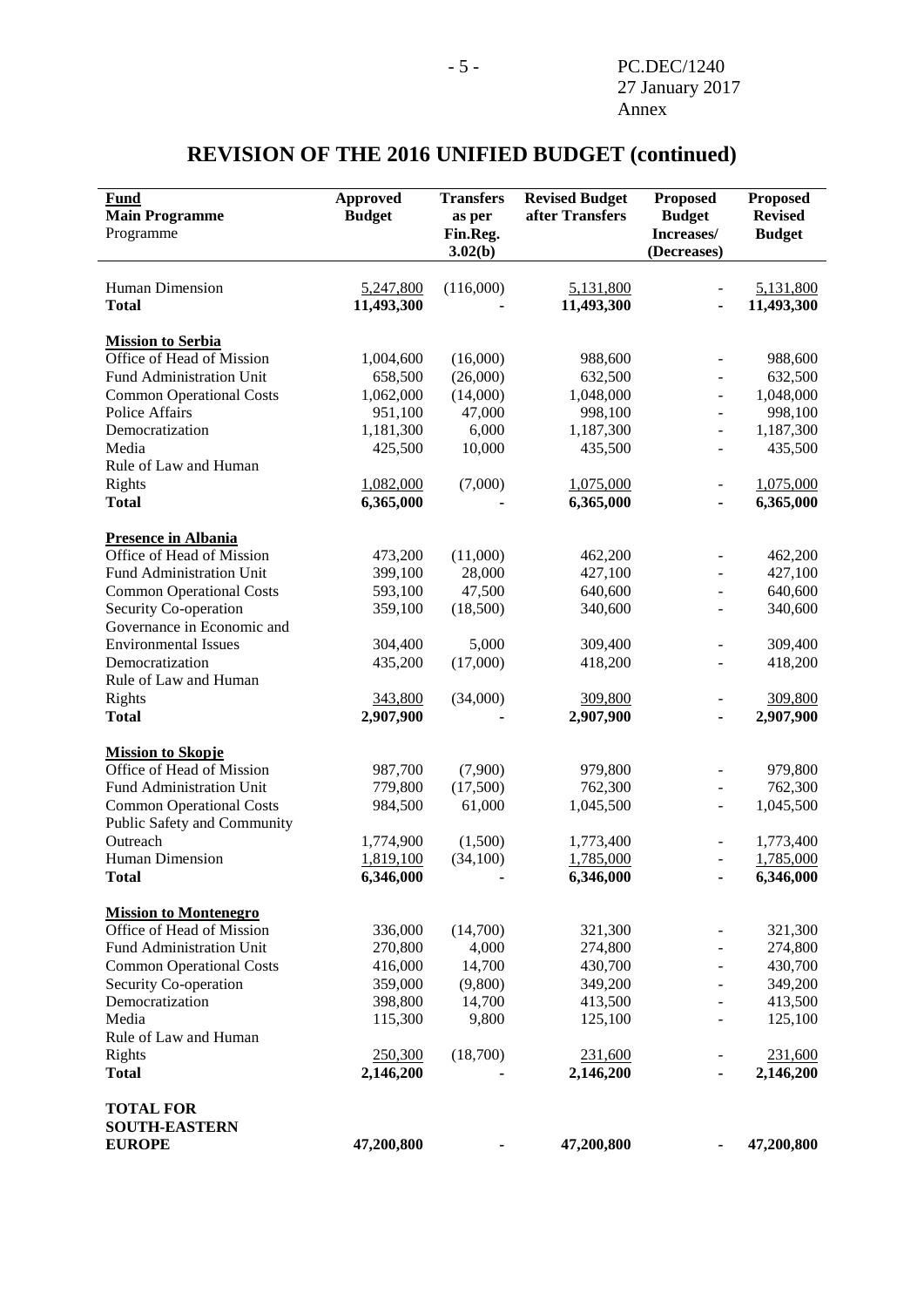| Fund<br><b>Main Programme</b><br>Programme                                                                                                      | <b>Approved</b><br><b>Budget</b> | <b>Transfers</b><br>as per<br>Fin.Reg.<br>3.02(b) | <b>Revised Budget</b><br>after Transfers | <b>Proposed</b><br><b>Budget</b><br>Increases/<br>(Decreases) | <b>Proposed</b><br><b>Revised</b><br><b>Budget</b> |
|-------------------------------------------------------------------------------------------------------------------------------------------------|----------------------------------|---------------------------------------------------|------------------------------------------|---------------------------------------------------------------|----------------------------------------------------|
| <b>EASTERN EUROPE</b>                                                                                                                           |                                  |                                                   |                                          |                                                               |                                                    |
| <b>Mission to Moldova</b>                                                                                                                       |                                  |                                                   |                                          |                                                               |                                                    |
| Office of Head of Mission                                                                                                                       | 437,800                          | 35,100                                            | 472,900                                  |                                                               | 472,900                                            |
| Fund Administration Unit                                                                                                                        | 234,800                          | 7,400                                             | 242,200                                  |                                                               | 242,200                                            |
| <b>Common Operational Costs</b><br>Conflict                                                                                                     | 586,000                          | (7,400)                                           | 578,600                                  |                                                               | 578,600                                            |
| Prevention/Resolution                                                                                                                           | 477,300                          | (35,100)                                          | 442,200                                  |                                                               | 442,200                                            |
| Human Rights                                                                                                                                    |                                  |                                                   |                                          |                                                               |                                                    |
| Monitoring/Democratization                                                                                                                      | 295,100                          |                                                   | 295,100                                  |                                                               | 295,100                                            |
| Anti-Trafficking/Gender                                                                                                                         | 261,000                          |                                                   | 261,000                                  |                                                               | 261,000                                            |
| <b>Total</b>                                                                                                                                    | 2,292,000                        |                                                   | 2,292,000                                |                                                               | 2,292,000                                          |
| <b>Project Co-ordinator in</b><br><b>Ukraine</b>                                                                                                |                                  |                                                   |                                          |                                                               |                                                    |
| Office of Head of Mission                                                                                                                       | 283,500                          | 28,300                                            | 311,800                                  |                                                               | 311,800                                            |
| Fund Administration Unit                                                                                                                        | 387,800                          | (24,500)                                          | 363,300                                  |                                                               | 363,300                                            |
| <b>Common Operational Costs</b>                                                                                                                 | 512,900                          | 6,200                                             | 519,100                                  |                                                               | 519,100                                            |
| Democratization and Good                                                                                                                        |                                  |                                                   |                                          |                                                               |                                                    |
| Governance                                                                                                                                      | 483,900                          | (10,000)                                          | 473,900                                  |                                                               | 473,900                                            |
| Rule of Law and Human                                                                                                                           |                                  |                                                   |                                          |                                                               |                                                    |
| Rights                                                                                                                                          | 754,700                          | 10,000                                            | 764,700                                  |                                                               | 764,700                                            |
| <b>Human Security</b>                                                                                                                           | 563,000                          |                                                   | 563,000                                  |                                                               | 563,000                                            |
| Economic, Environmental and                                                                                                                     |                                  |                                                   |                                          |                                                               |                                                    |
| Politico-Military Projects                                                                                                                      | 613,000                          | (10,000)                                          | 603,000                                  |                                                               | 603,000                                            |
| <b>Total</b>                                                                                                                                    | 3,598,800                        |                                                   | 3,598,800                                |                                                               | 3,598,800                                          |
| <b>Representative to the</b><br><b>Latvian-Russian Joint</b><br><b>Commission on Military</b><br><b>Pensioners</b><br>Office of Head of Mission | 5,000                            |                                                   | 5,000                                    |                                                               | 5,000                                              |
| <b>Total</b>                                                                                                                                    | 5,000                            |                                                   | 5,000                                    |                                                               | 5,000                                              |
| <b>TOTAL FOR EASTERN</b><br><b>EUROPE</b>                                                                                                       | 5,895,800                        |                                                   | 5,895,800                                |                                                               | 5,895,800                                          |
| <b>CAUCASUS</b>                                                                                                                                 |                                  |                                                   |                                          |                                                               |                                                    |
| <b>Office in Yerevan</b>                                                                                                                        |                                  |                                                   |                                          |                                                               |                                                    |
| Office of Head of Mission                                                                                                                       | 315,800                          |                                                   | 315,800                                  |                                                               | 315,800                                            |
| Fund Administration Unit                                                                                                                        | 240,300                          | (7,000)                                           | 233,300                                  |                                                               | 233,300                                            |
| <b>Common Operational Costs</b>                                                                                                                 | 402,400                          | (14,000)                                          | 388,400                                  |                                                               | 388,400                                            |
| Politico-Military Activities                                                                                                                    | 543,100                          |                                                   | 543,100                                  |                                                               | 543,100                                            |
| Economic and Environmental                                                                                                                      |                                  |                                                   |                                          |                                                               |                                                    |
| Activities                                                                                                                                      | 535,000                          | (15,300)                                          | 519,700                                  |                                                               | 519,700                                            |
| Democratization                                                                                                                                 | 313,900                          | 17,500                                            | 331,400                                  |                                                               | 331,400                                            |
| Human Rights                                                                                                                                    | 337,800                          | 14,500                                            | 352,300                                  |                                                               | 352,300                                            |
| Good Governance                                                                                                                                 | 341,900                          | 4,300                                             | 346,200                                  |                                                               | 346,200                                            |
| <b>Total</b>                                                                                                                                    | 3,030,200                        |                                                   | 3,030,200                                |                                                               | 3,030,200                                          |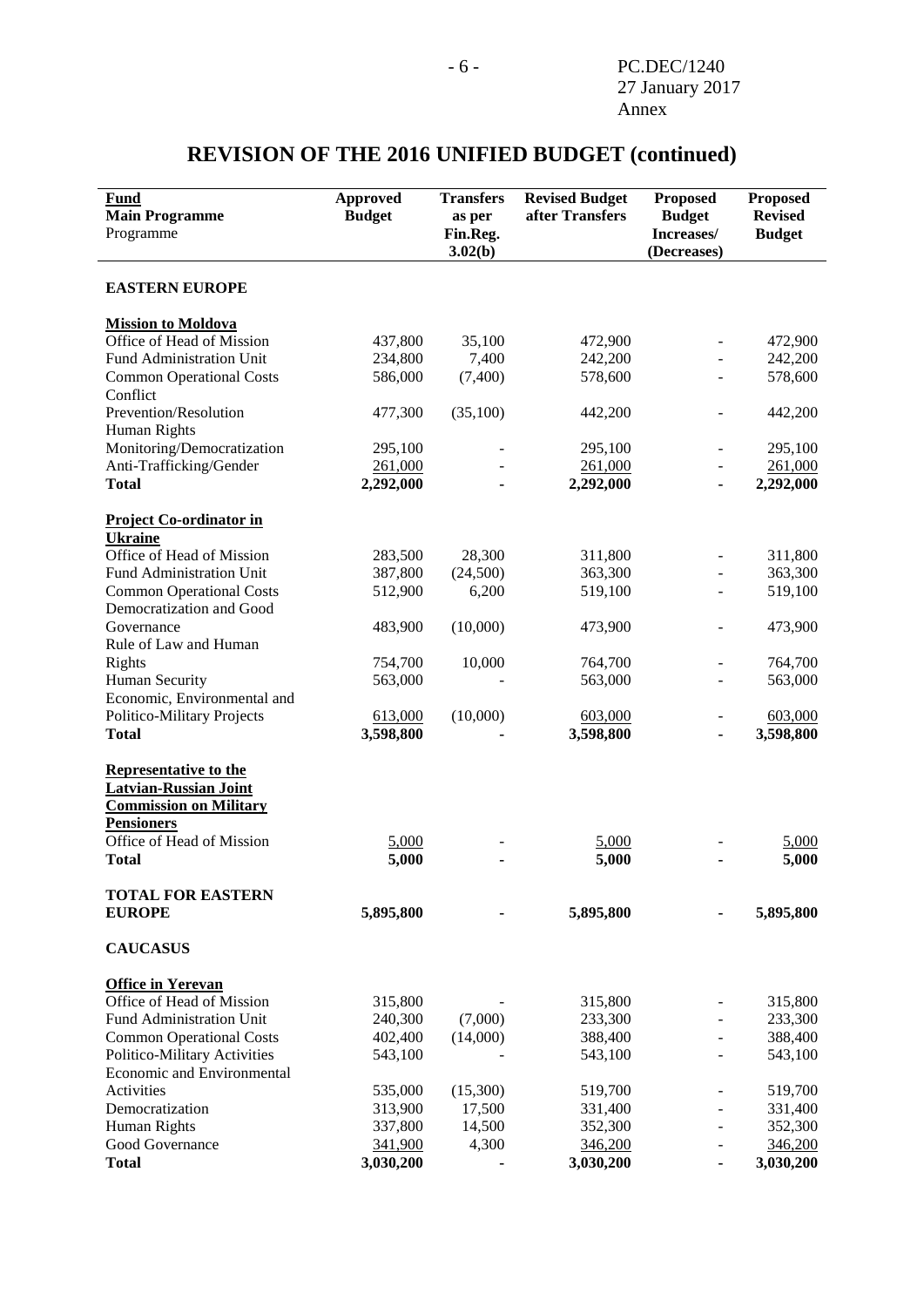#### **Fund Main Programme** Programme **Approved Budget Transfers as per Fin.Reg. 3.02(b) Revised Budget after Transfers Proposed Budget Increases/ (Decreases) Proposed Revised Budget High-Level Planning Group** Office of Head of Mission 257,700 - 257,700 - 257,700 - 257,700 **Total 257,700 - 257,700 - 257,700 The Minsk Process** Office of Head of Mission 927,500 - 927,500 - 927,500 - 927,500 **Total 927,500 - 927,500 - 927,500 Personal Representative of the CiO on the Conflict Dealt with by the Minsk Conference** Office of Head of Mission 474,000 - 474,000 - 474,000 - 474,000 Fund Administration Unit  $246,100$ <br>
Common Operational Costs 519.100 - 246,100 - 246,100 - 246,100 Common Operational Costs 519,100 - 519,100 - 519,100 **Total 1,239,200 - 1,239,200 - 1,239,200 TOTAL FOR CAUCASUS 5,454,600 - 5,454,600 - 5,454,600 CENTRAL ASIA Programme Office in Astana** Office of Head of Mission 214,000 (21,000) 193,000 - 193,000<br>
Fund Administration Unit 279,900 12,000 291,900 - 291,900 Fund Administration Unit 279,900 12,000 291,900 - 291,900 Common Operational Costs 343,400 (34,000) 309,400 - 309,400 Politico-Military Activities 435,900 37,500 473,400 - 473,400 Economic and Environmental Activities **439,500** 15,500 455,000 **- 455,000** Human Dimension Activities 436,000 (10,000) 426,000 - 426,000 **Total 2,148,700 - 2,148,700 - 2,148,700 Centre in Ashgabat** Office of Head of Mission 352,900 17,000 369,900 - 369,900 Fund Administration Unit 196,300 (1,200) 195,100 - 195,100 Common Operational Costs 299,300 6,200 305,500 - 305,500 Conflict Prevention and Confidence- and Security-Building 255,500 - 255,500 - 255,500 - 255,500 Economic and Environmental Activities 241,300 (2,000) 239,300 - 239,300 Human Dimension Activities 256,900 (20,000) 236,900 - 236,900 **Total 1,602,200 - 1,602,200 - 1,602,200 Centre in Bishkek** Office of Head of Mission 1,216,600 47,000 1,263,600 - 1,263,600 Fund Administration Unit 683,100 - 683,100 - 683,100 - 683,100 Common Operational Costs 898,100 - 898,100 - 898,100 Politico-Military Activities 1,754,700 (32,000) 1,722,700 - 1,722,700 Economic and Environmental

Activities 1,299,400 - 1,299,400 - 1,299,400 - 1,299,400